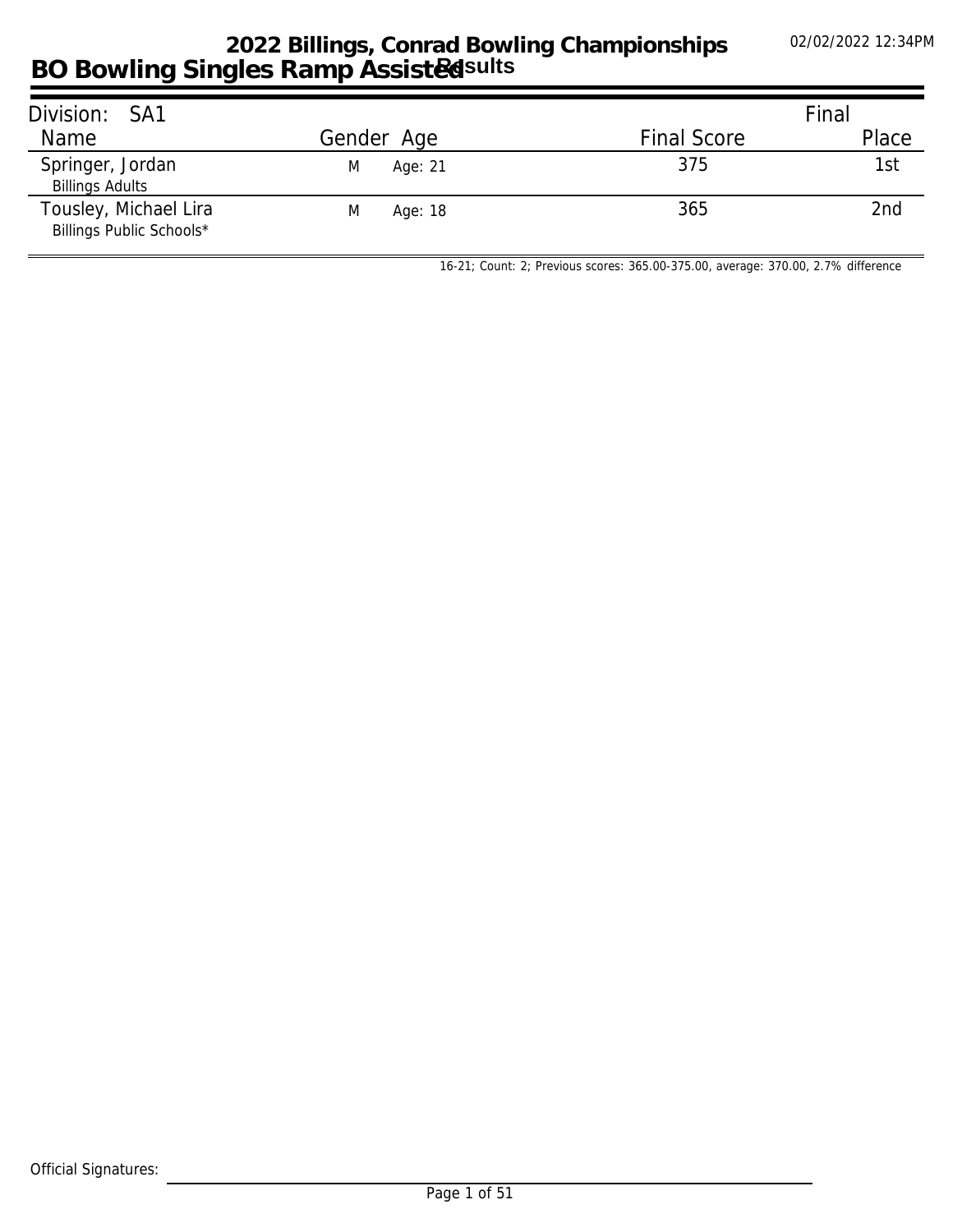## **BO Bowling Singles Ramp Assisted 2022 Billings, Conrad Bowling Championships Results**

| Division: SA2                             |            |                    | Final |
|-------------------------------------------|------------|--------------------|-------|
| Name                                      | Gender Age | <b>Final Score</b> | Place |
| Babcock, Carina<br><b>Billings Adults</b> | Age: 18    | 252                | 2nd   |
| Penn, Dixie<br><b>Billings Adults</b>     | Age: 25    | 290                | 1st   |

*16-21,22+; Count: 2; Previous scores: 252.00-290.00, average: 271.00, 15.1% difference*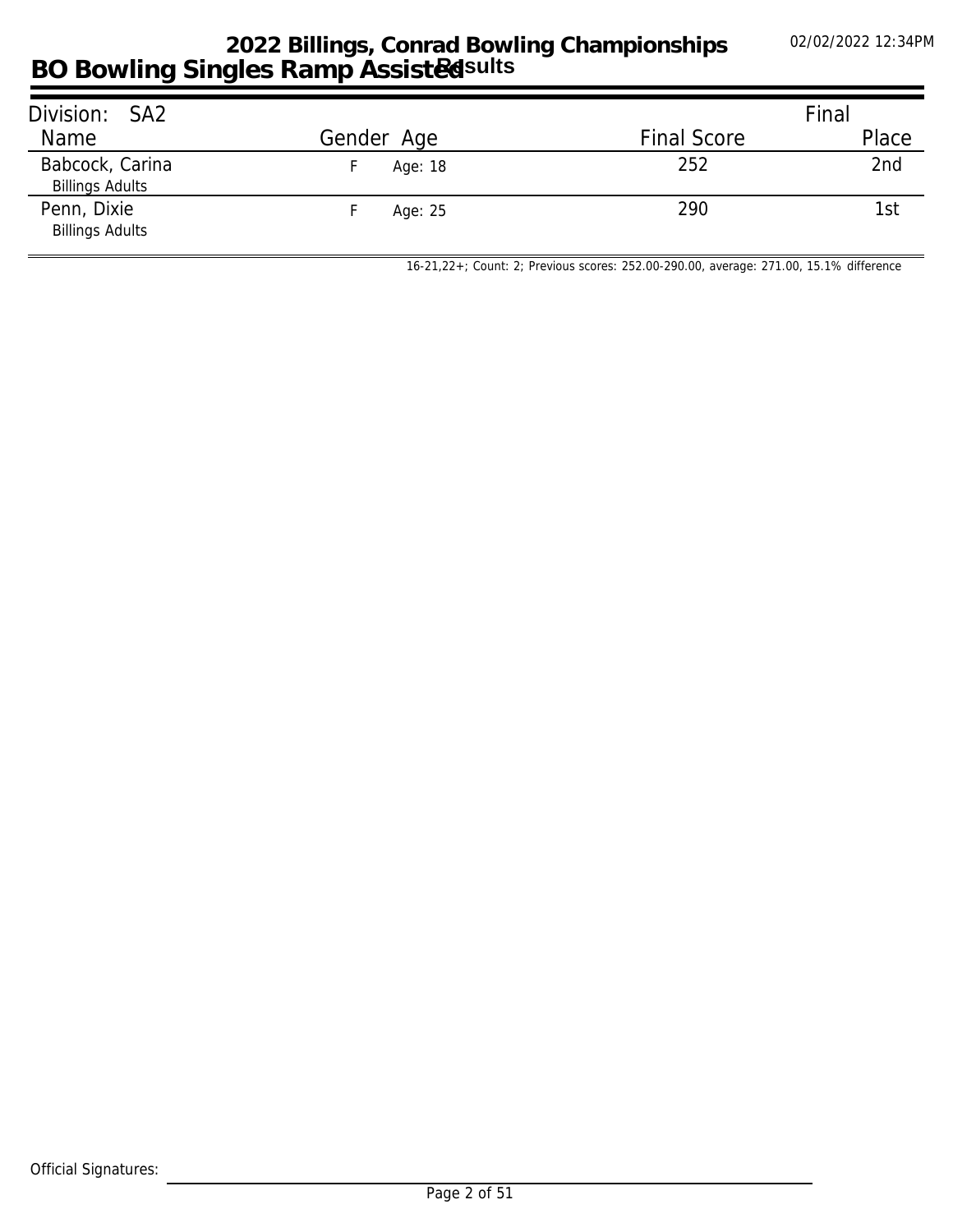## **BO Bowling Singles Ramp Assisted 2022 Billings, Conrad Bowling Championships Results**

| Division: SA3                               |            |                    | Final |
|---------------------------------------------|------------|--------------------|-------|
| Name                                        | Gender Age | <b>Final Score</b> | Place |
| Bromgard, Melodie<br><b>Billings Adults</b> | Age: 55    | 199                | 1st   |
| Kreamer, Anna Katie<br>Red Lodge Olympians  | Age: 32    | 167                | 2nd   |

*22+; Count: 2; Previous scores: 167.00-199.00, average: 183.00, 19.2% difference*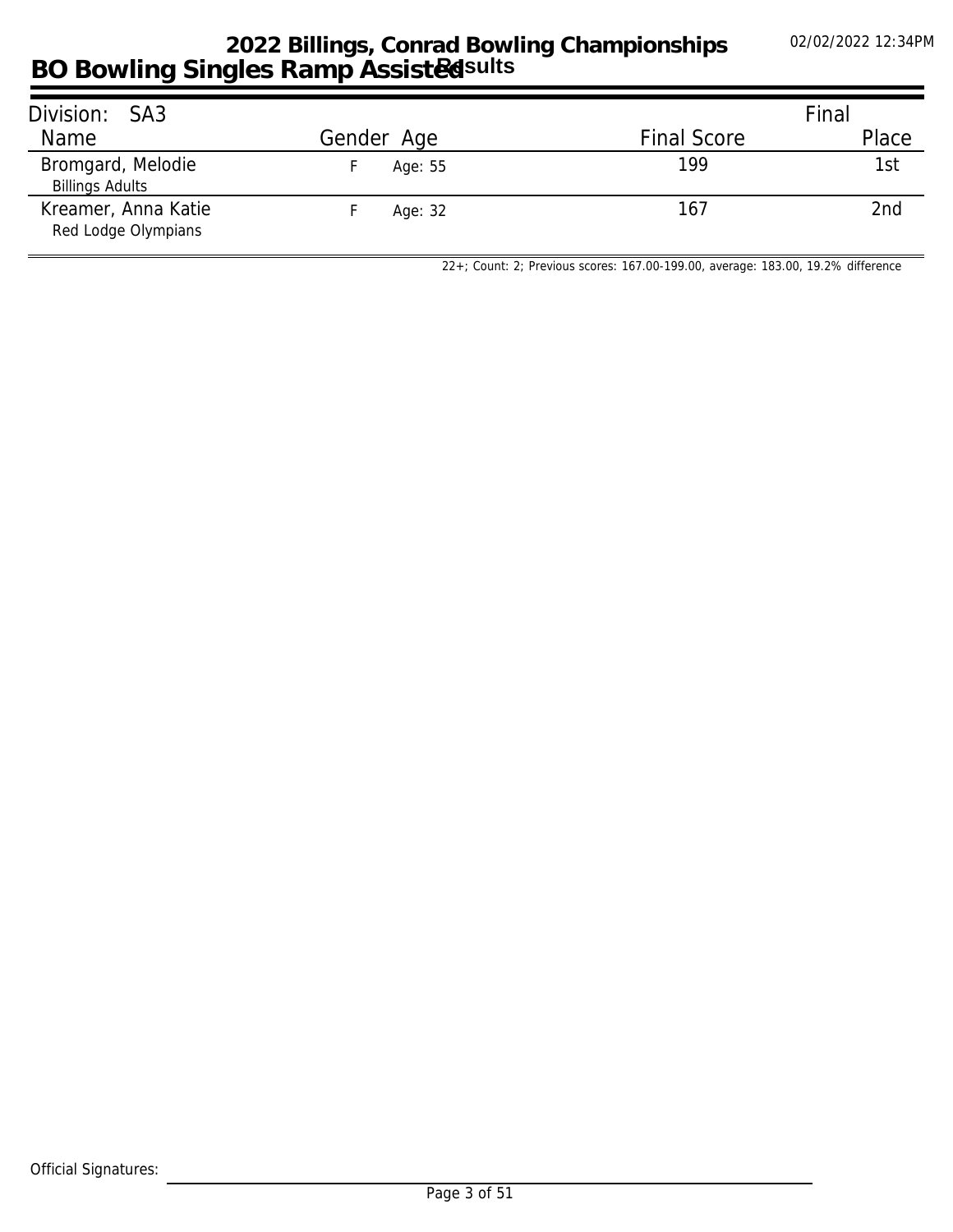| Division:<br>SA4                        |            |                    | Final |
|-----------------------------------------|------------|--------------------|-------|
| Name                                    | Gender Age | <b>Final Score</b> | Place |
| Martin, Heidi<br><b>Billings Adults</b> | Age: 54    | 297                | 1st   |

*22+; Count: 1*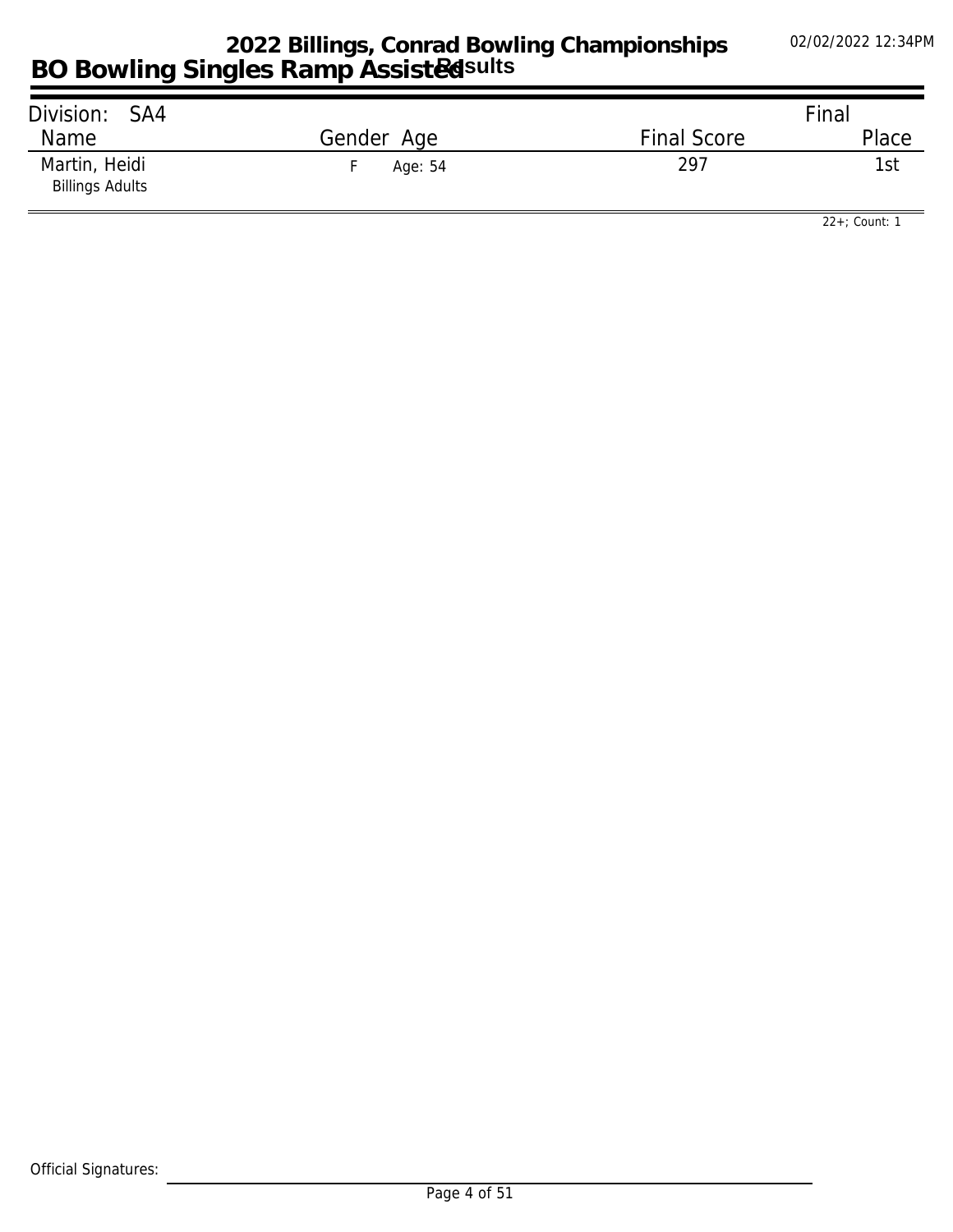| Division: SA7                           |              |                    | Final |
|-----------------------------------------|--------------|--------------------|-------|
| Name                                    | Gender Age   | <b>Final Score</b> | Place |
| Cary, Patrick<br><b>Billings Adults</b> | Age: 59<br>M | 337                | 1st   |

*22+; Count: 1*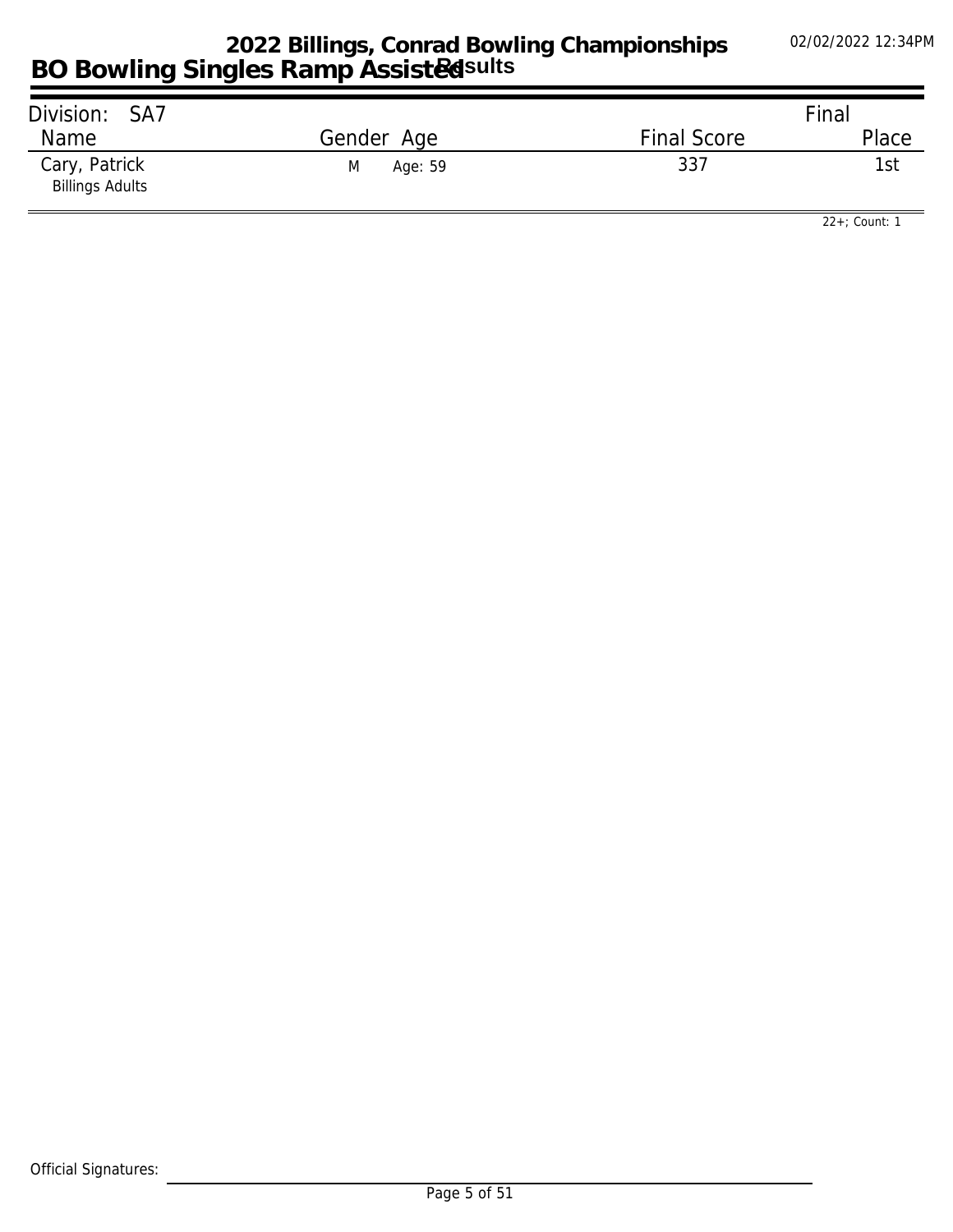| Division: SR1                           |            |                    | Final |
|-----------------------------------------|------------|--------------------|-------|
| Name                                    | Gender Age | <b>Final Score</b> | Place |
| Hochmuth, Michelle<br>Roundup Panthers* | Age: 18    | 165                | 1st   |

*16-21; Count: 1*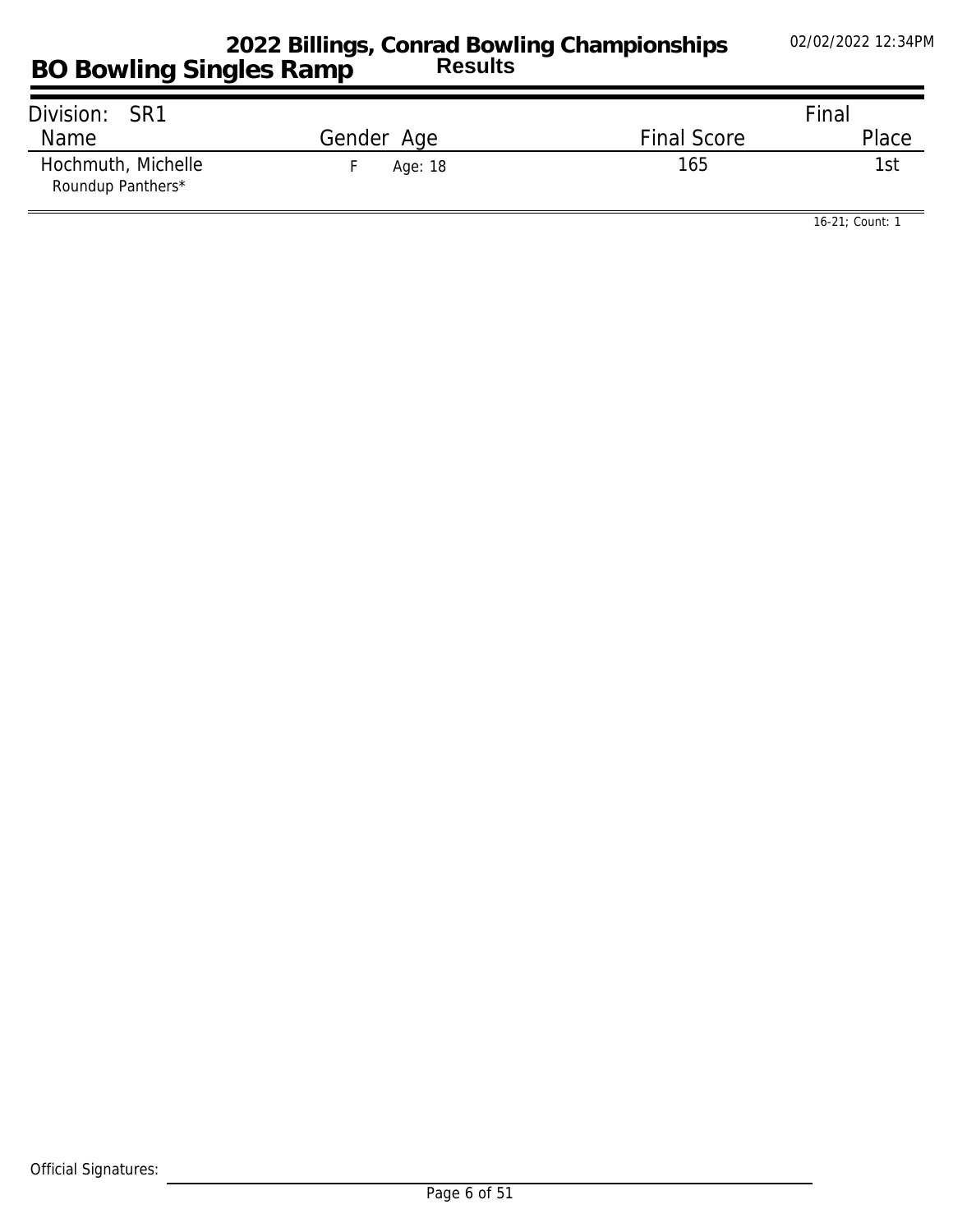### **BO Bowling Singles 2022 Billings, Conrad Bowling Championships Results**

| Division: S3                                   |              |                    | Final           |
|------------------------------------------------|--------------|--------------------|-----------------|
| Name                                           | Gender Age   | <b>Final Score</b> | Place           |
| Cunningham, Zayden<br>Billings Public Schools* | M<br>Age: 10 | 146                | 1st             |
| Schulze, Breck<br>Billings Public Schools*     | M<br>Age: 13 | 140                | 2 <sub>nd</sub> |

*8-15; Count: 2; Previous scores: 140.00-146.00, average: 143.00, 4.3% difference*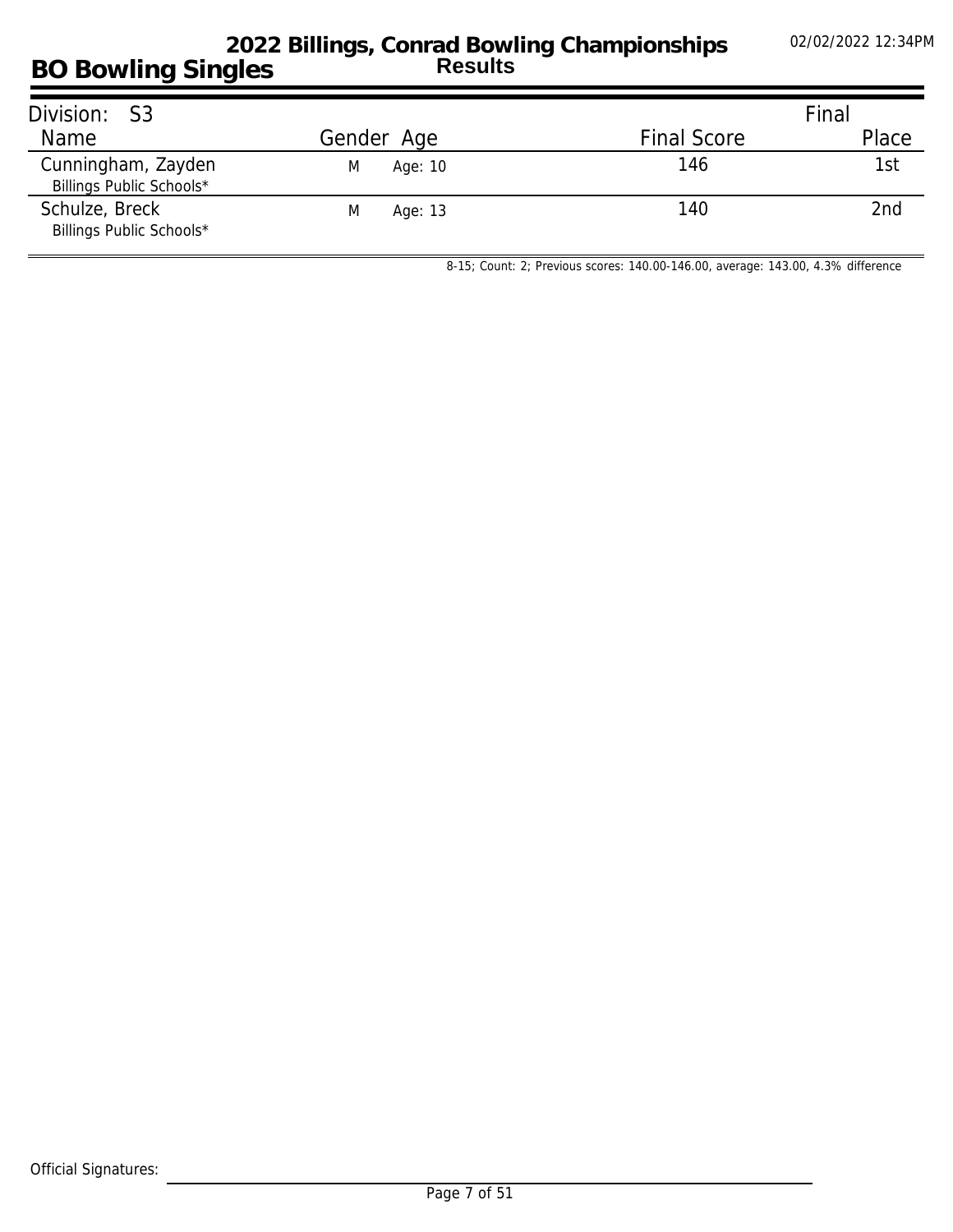#### **BO Bowling Singles 2022 Billings, Conrad Bowling Championships Results**

| Division: S4                               |            |                    | Final |
|--------------------------------------------|------------|--------------------|-------|
| Name                                       | Gender Age | <b>Final Score</b> | Place |
| Langford, Emma<br>Billings Public Schools* | Age: 13    | 148                | 2nd   |
| Tomassi, Abby<br>Roundup Panthers*         | Age: 14    | 182                | 1st   |

*8-15; Count: 2; Previous scores: 148.00-182.00, average: 165.00, 23% difference*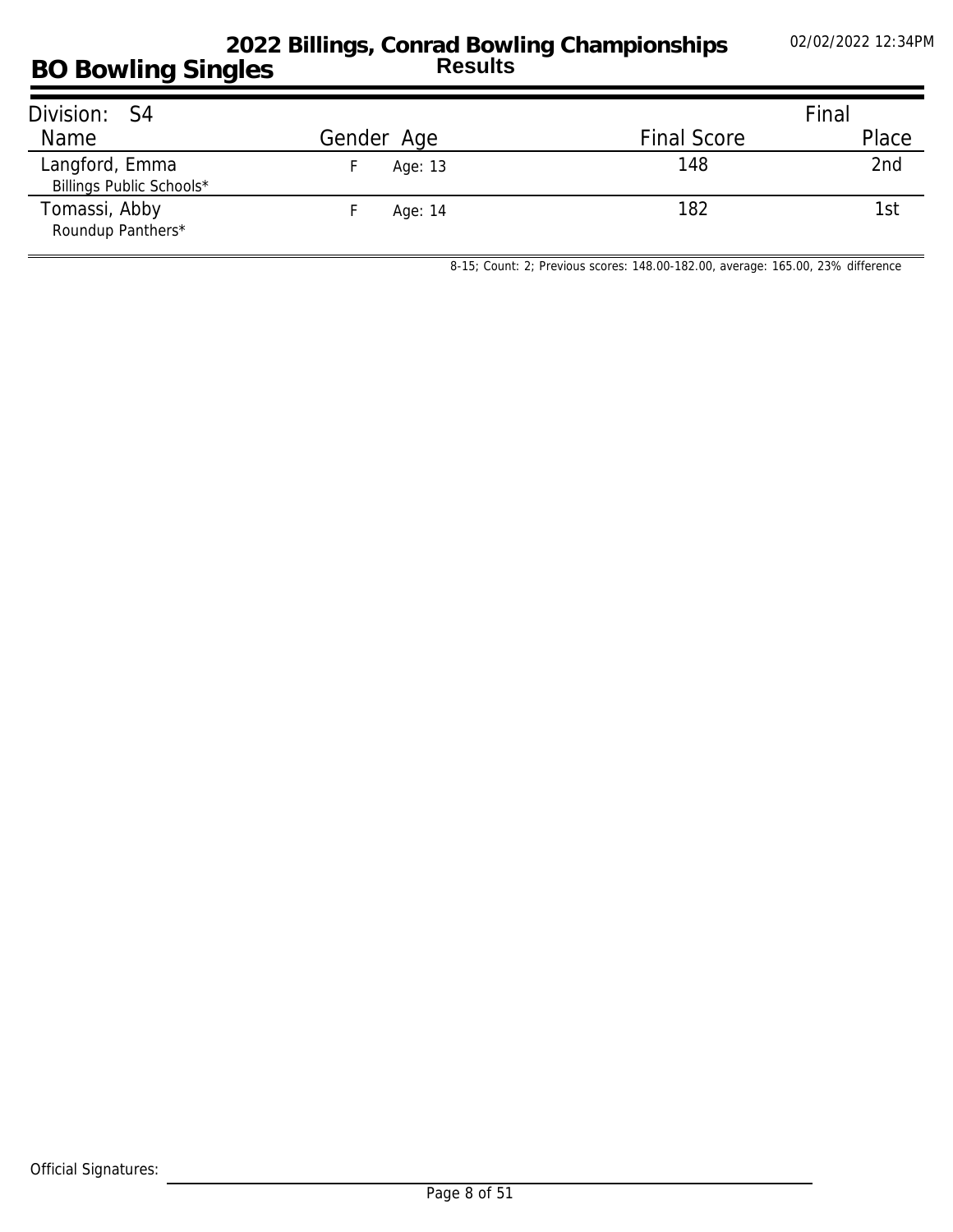| Division:<br>- S5                            |              |                    | Final |
|----------------------------------------------|--------------|--------------------|-------|
| Name                                         | Gender Age   | <b>Final Score</b> | Place |
| Goes Ahead, Jack<br>Billings Public Schools* | M<br>Age: 12 | 205                | 1st   |
| Schmidt, Tristin<br>Billings Public Schools* | M<br>Age: 11 | 128                | 2nd   |

*8-15; Count: 2; Previous scores: 128.00-205.00, average: 166.50, 60.2% difference*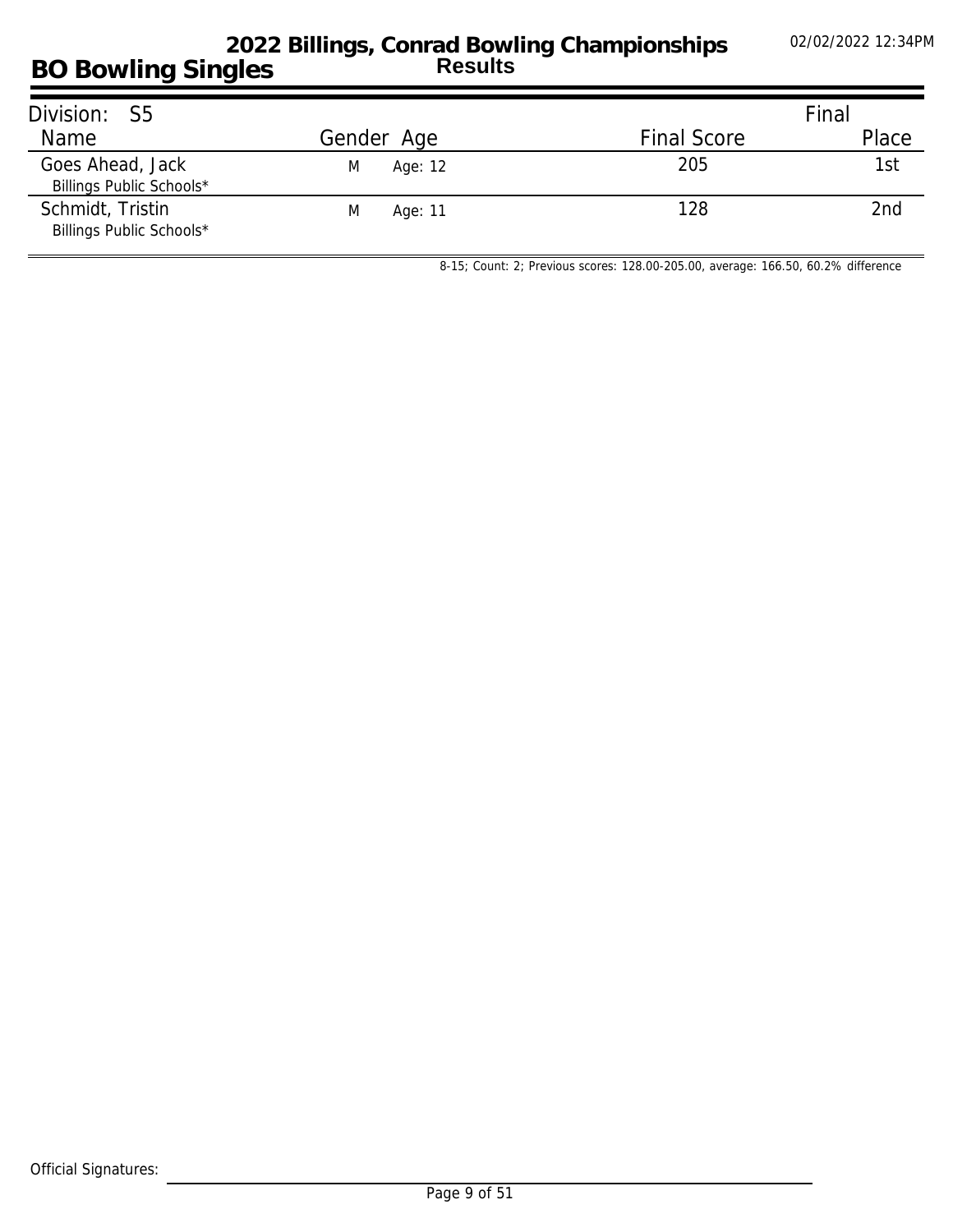## **BO Bowling Singles 2022 Billings, Conrad Bowling Championships Results**

| Division: S7                                  |            |                    | Final           |
|-----------------------------------------------|------------|--------------------|-----------------|
| Name                                          | Gender Age | <b>Final Score</b> | Place           |
| Ferdig, Riley J.<br><b>Billings Adults</b>    | Age: 24    | 206                | 1st             |
| Sandoval, Breanna<br>Billings Public Schools* | Age: 15    | 113                | 2 <sub>nd</sub> |

*8-15,22+; Count: 2; Previous scores: 113.00-206.00, average: 159.50, 82.3% difference*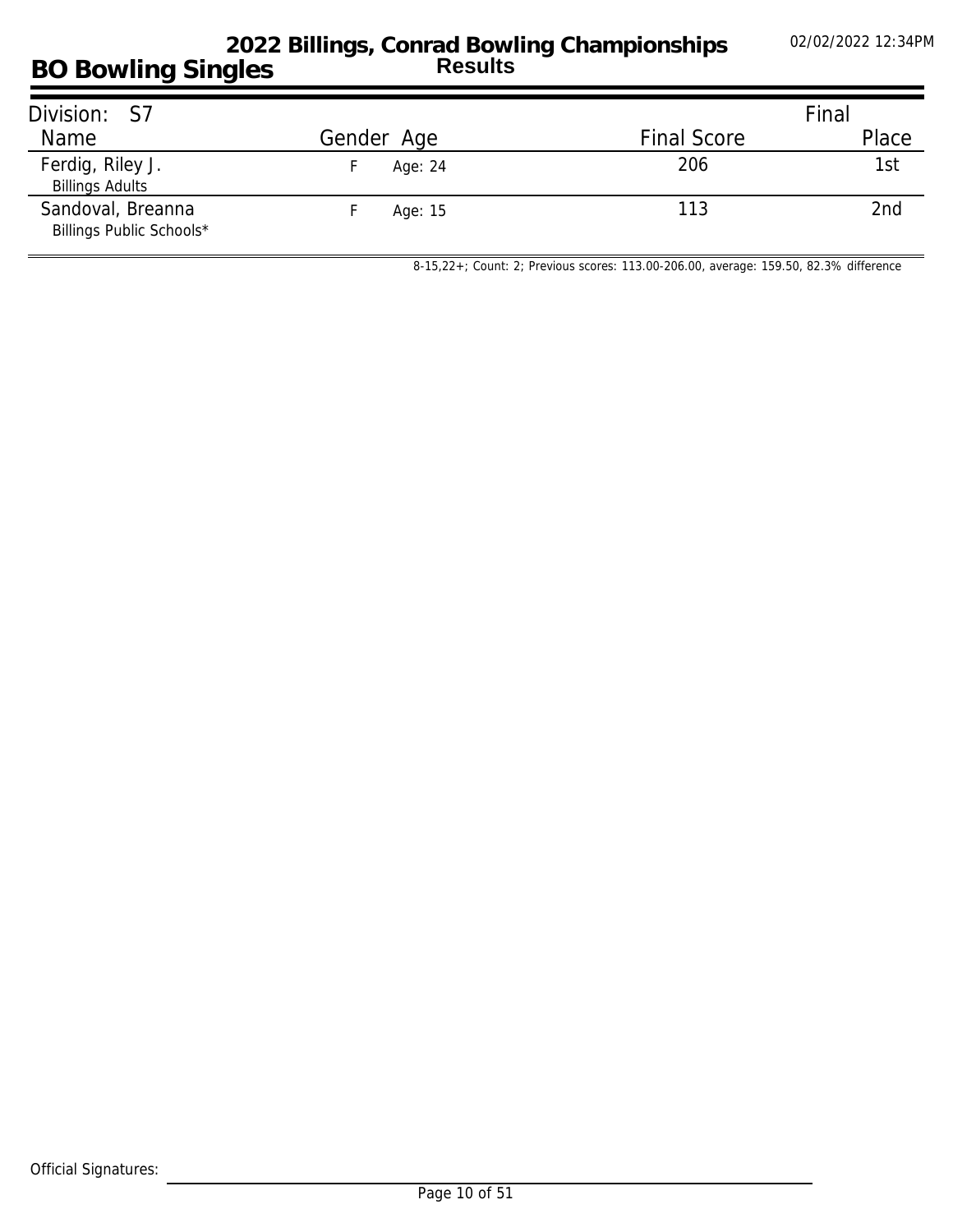| Division: S8                     |              |                    | Final |
|----------------------------------|--------------|--------------------|-------|
| Name                             | Gender Age   | <b>Final Score</b> | Place |
| Sowa, Mac<br>Red Lodge Olympians | Age: 33<br>M | 132                | 1st   |

*22+; Count: 1*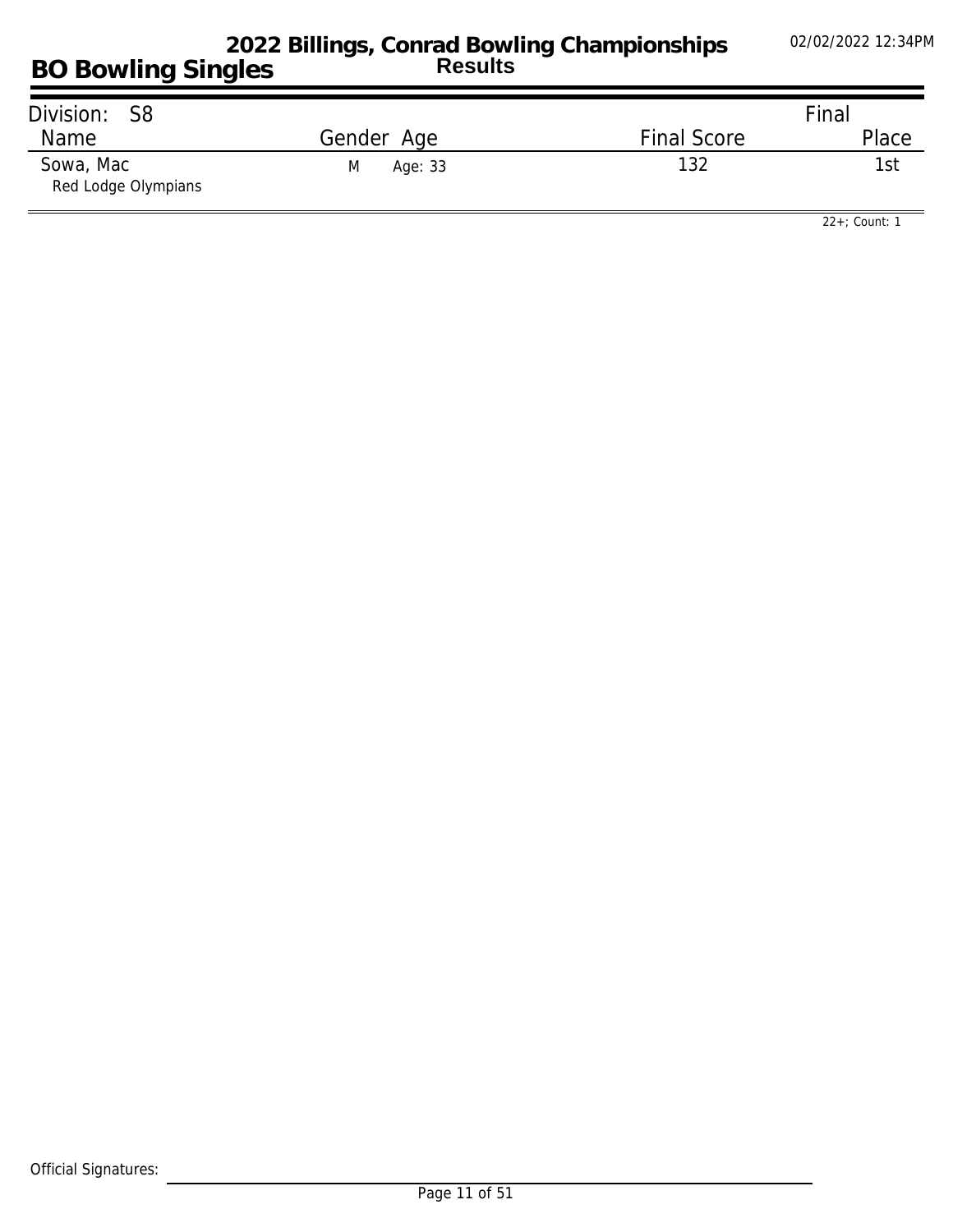#### **BO Bowling Singles 2022 Billings, Conrad Bowling Championships Results**

| Division: S9                                       |            |                    | Final           |
|----------------------------------------------------|------------|--------------------|-----------------|
| Name                                               | Gender Age | <b>Final Score</b> | Place           |
| Massey, Patricia "Patti"<br><b>Billings Adults</b> | Age: 63    | 225                | 1st             |
| Slovarp, Kristina M.<br><b>Billings Adults</b>     | Age: 61    | 81                 | 2 <sub>nd</sub> |

*22+; Count: 2; Previous scores: 81.00-225.00, average: 153.00, 177.8% difference*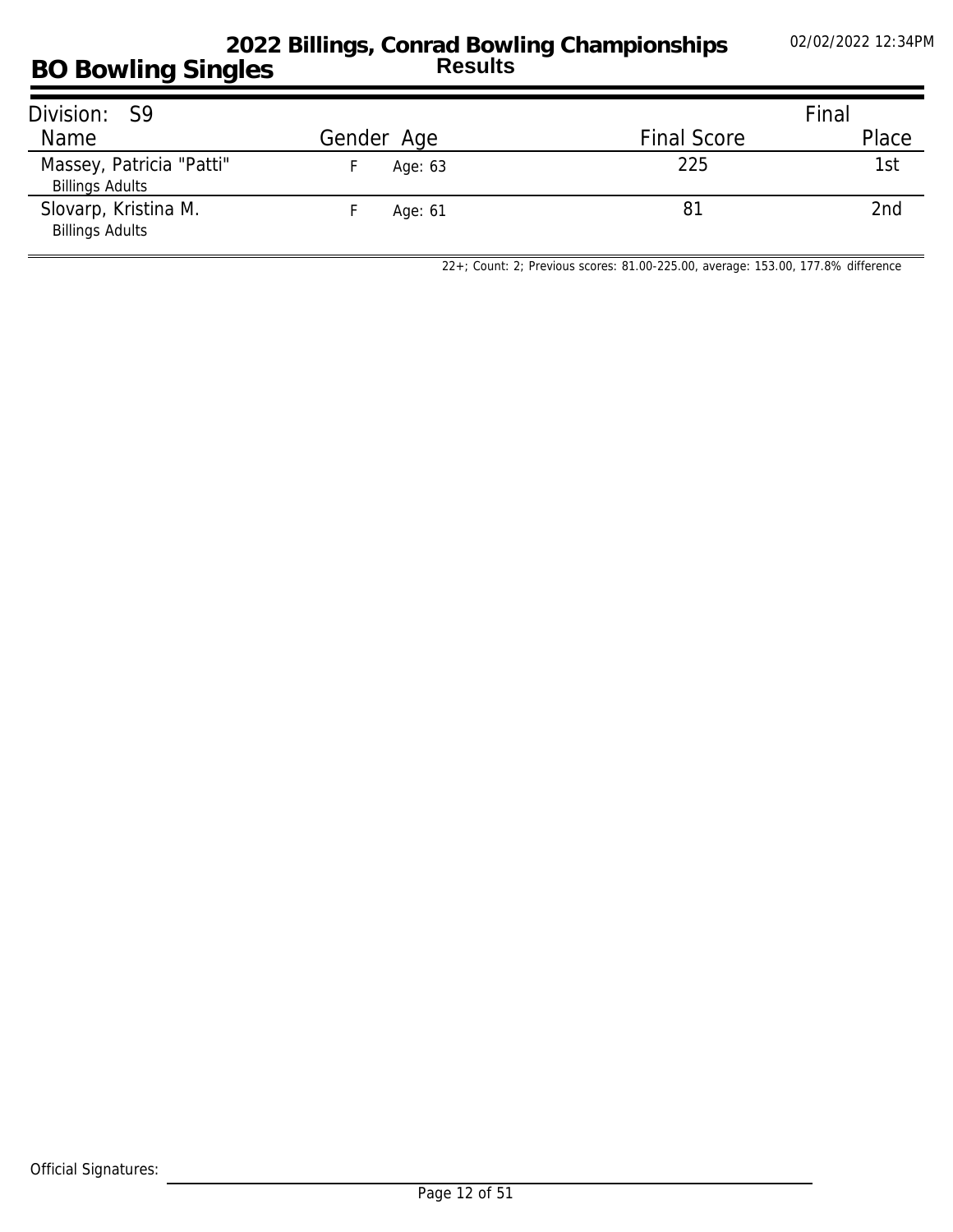#### **BO Bowling Singles 2022 Billings, Conrad Bowling Championships Results**

| Division: S10                             |              |                    | Final           |
|-------------------------------------------|--------------|--------------------|-----------------|
| Name                                      | Gender Age   | <b>Final Score</b> | Place           |
| Galle, Logan<br>Billings Public Schools*  | M<br>Age: 13 | 91                 | 1st             |
| Grosse, Jacob<br>Billings Public Schools* | Age: 15<br>M | 90                 | 2 <sub>nd</sub> |

*8-15; Count: 2; Previous scores: 90.00-91.00, average: 90.50, 1.1% difference*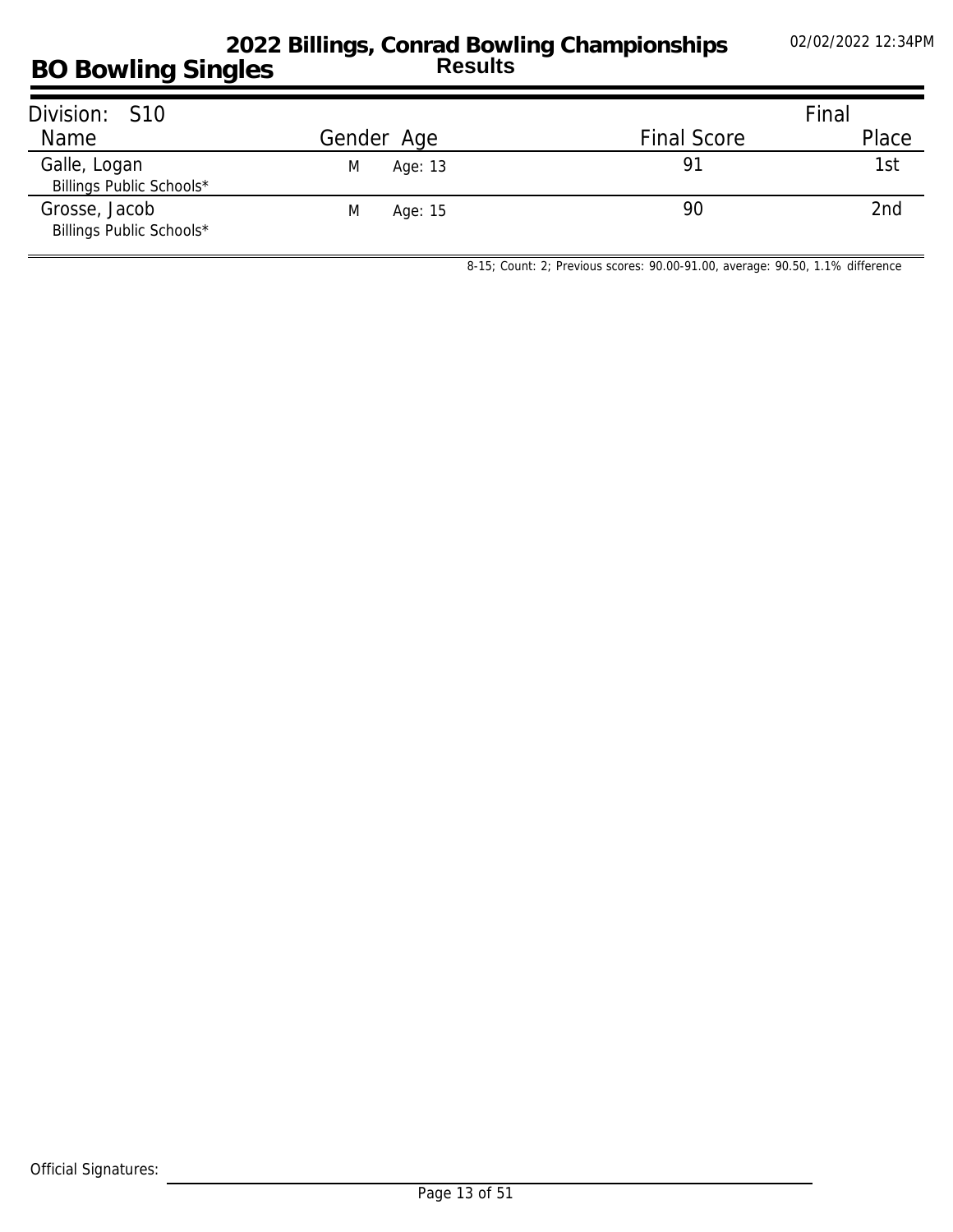## **BO Bowling Singles 2022 Billings, Conrad Bowling Championships Results**

| Division: S11                                   |              |                    | Final |
|-------------------------------------------------|--------------|--------------------|-------|
| <b>Name</b>                                     | Gender Age   | <b>Final Score</b> | Place |
| Souza, Anthony (AJ)<br>Billings Public Schools* | Age: 17<br>M | 152                | 2nd   |
| Widner, Lucas<br>Red Lodge Olympians            | M<br>Age: 26 | 254                | 1st   |

*16-21,22+; Count: 2; Previous scores: 152.00-254.00, average: 203.00, 67.1% difference*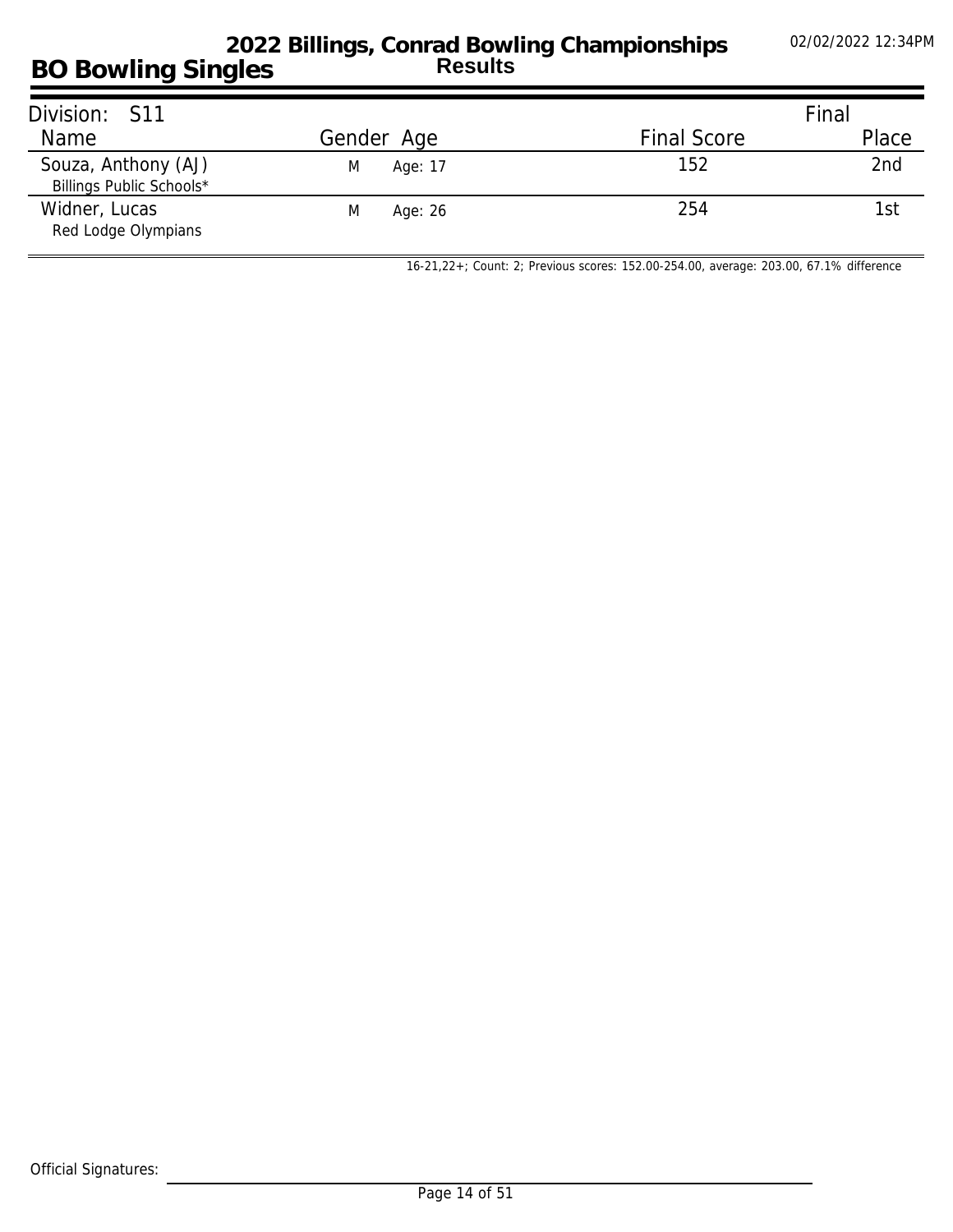### **BO Bowling Singles 2022 Billings, Conrad Bowling Championships Results**

| Division: S12                                    |              |                    | Final |
|--------------------------------------------------|--------------|--------------------|-------|
| <b>Name</b>                                      | Gender Age   | <b>Final Score</b> | Place |
| Grantham, Daniel<br><b>Stillwater Superstars</b> | Age: 20<br>M | 193                | 2nd   |
| Shields, Francis (Jeremy)<br>Red Lodge Olympians | Age: 45<br>M | 200                | 1st   |

*16-21,22+; Count: 2; Previous scores: 193.00-200.00, average: 196.50, 3.6% difference*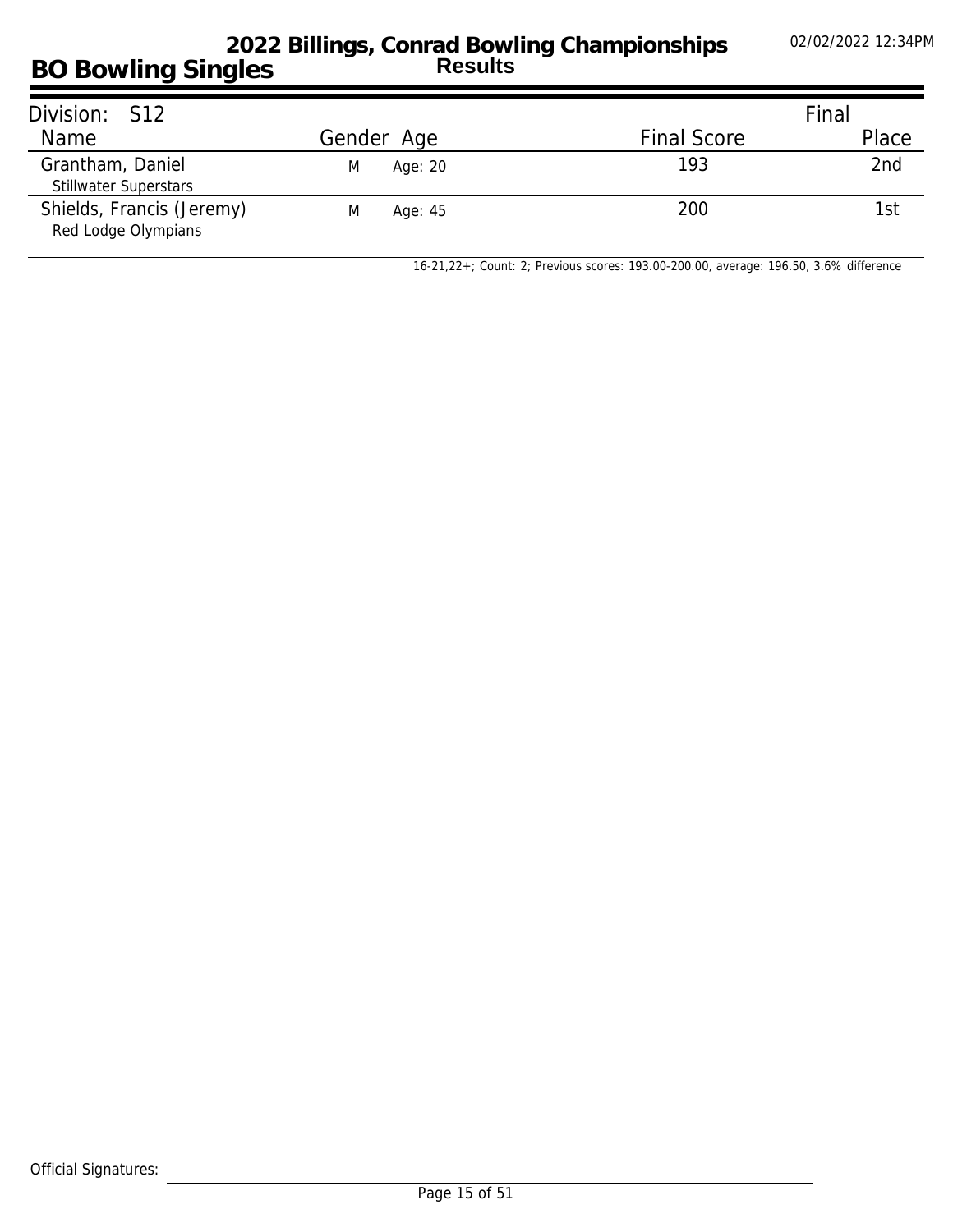| Division: S13                                |              |                    | Final |
|----------------------------------------------|--------------|--------------------|-------|
| Name                                         | Gender Age   | <b>Final Score</b> | Place |
| Richardson, Brian<br>Red Lodge Olympians     | Age: 46<br>M | 253                | 1st   |
| Vinton, Jake<br><b>Stillwater Superstars</b> | M<br>Age: 25 | 243                | 2nd   |
| Walter, Franklin A<br><b>Billings Adults</b> | M<br>Age: 25 | 173                | 3rd   |

*22+; Count: 3; Previous scores: 173.00-253.00, average: 223.00, 46.2% difference*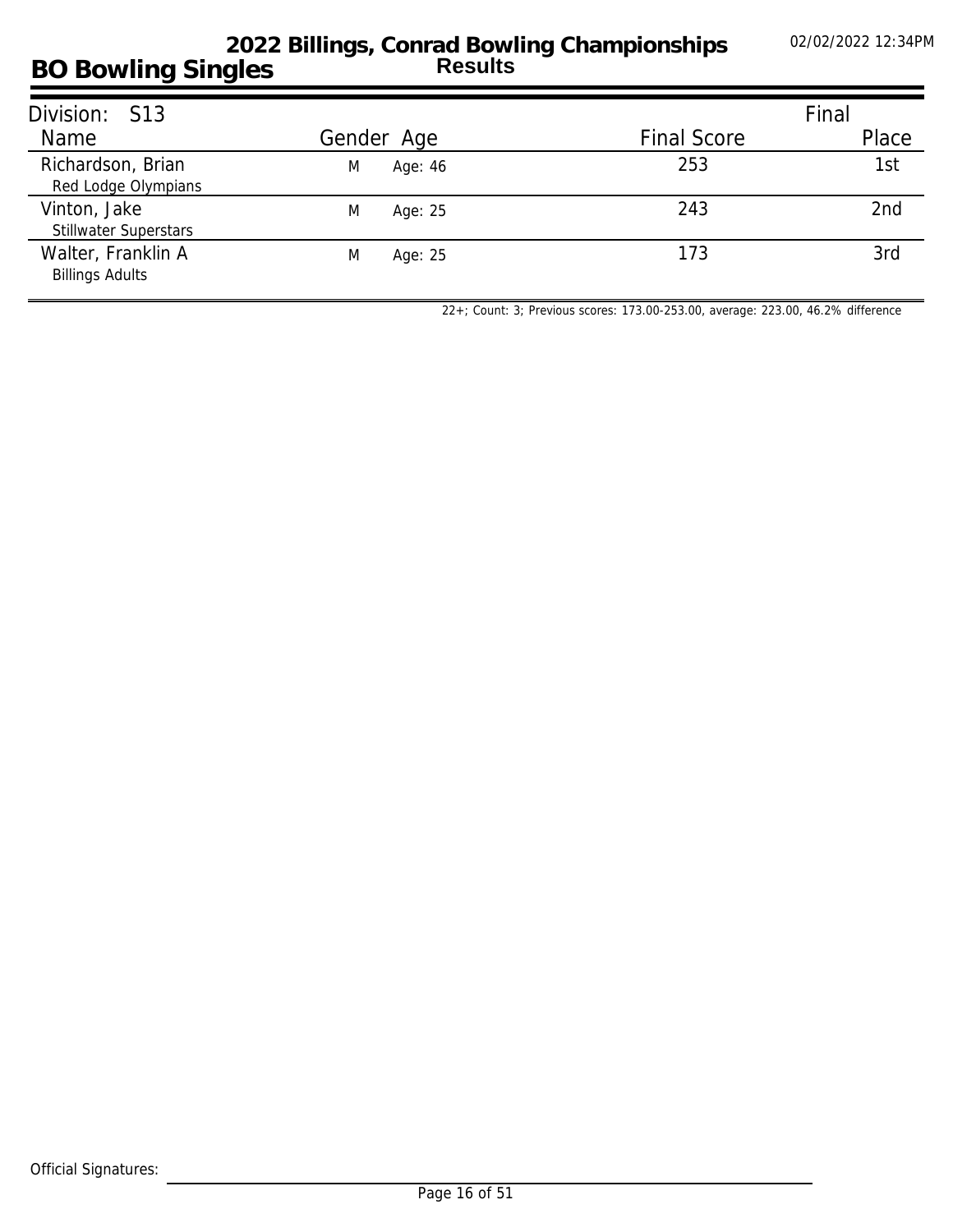## **BO Bowling Singles 2022 Billings, Conrad Bowling Championships Results**

| Division: S14                                 |              |                    | Final |
|-----------------------------------------------|--------------|--------------------|-------|
| Name                                          | Gender Age   | <b>Final Score</b> | Place |
| Dominguez, Edward<br>Billings Public Schools* | Age: 15<br>M | 167                | 2nd   |
| Ham, Jesse<br>Billings Public Schools*        | Age: 15<br>M | 199                | 1st   |

*8-15; Count: 2; Previous scores: 167.00-199.00, average: 183.00, 19.2% difference*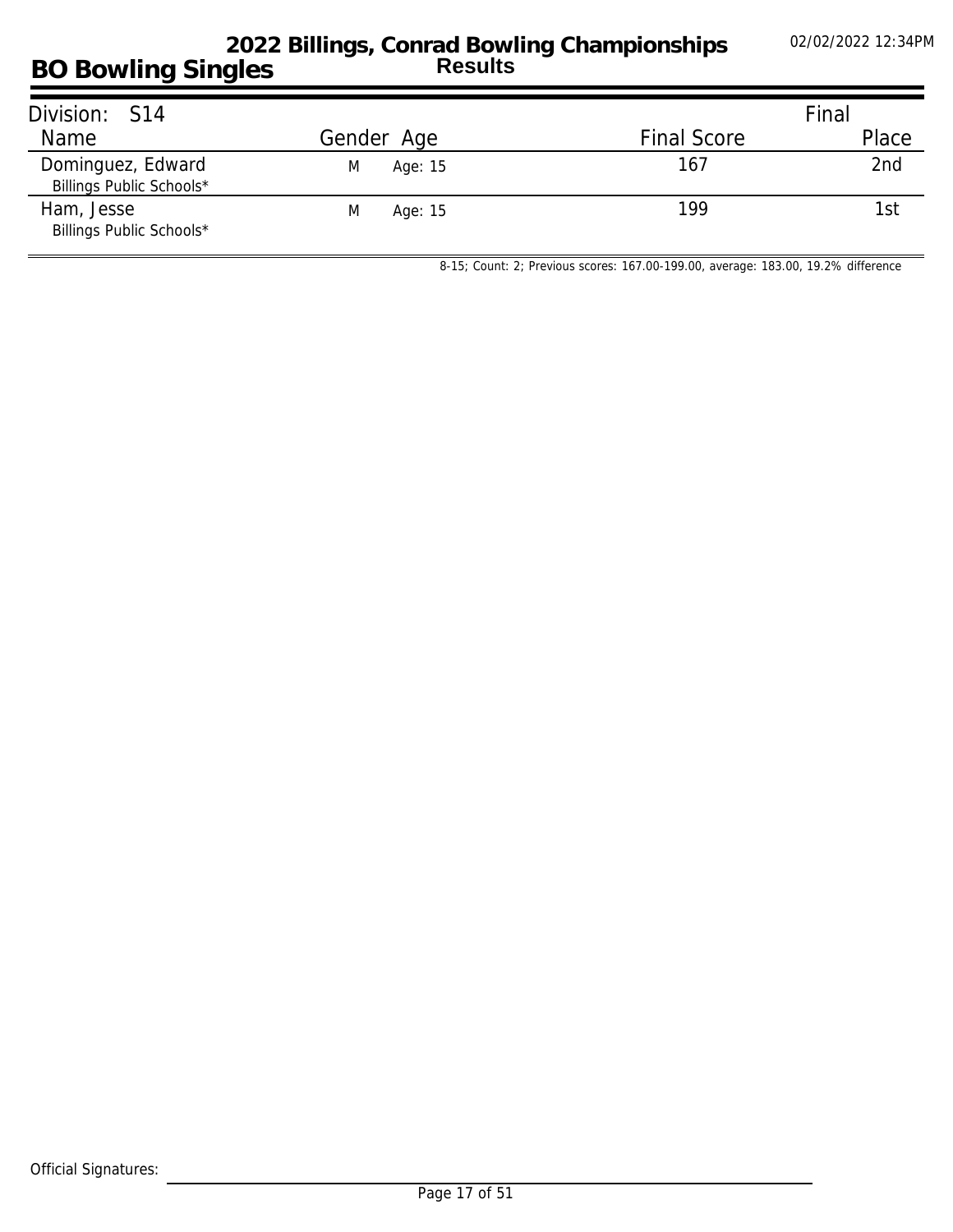| Division: S15                          |              |                    | Final |
|----------------------------------------|--------------|--------------------|-------|
| Name                                   | Gender Age   | <b>Final Score</b> | Place |
| Harden, Paul<br><b>Billings Adults</b> | M<br>Age: 57 | 234                | 1st   |

*22+; Count: 1*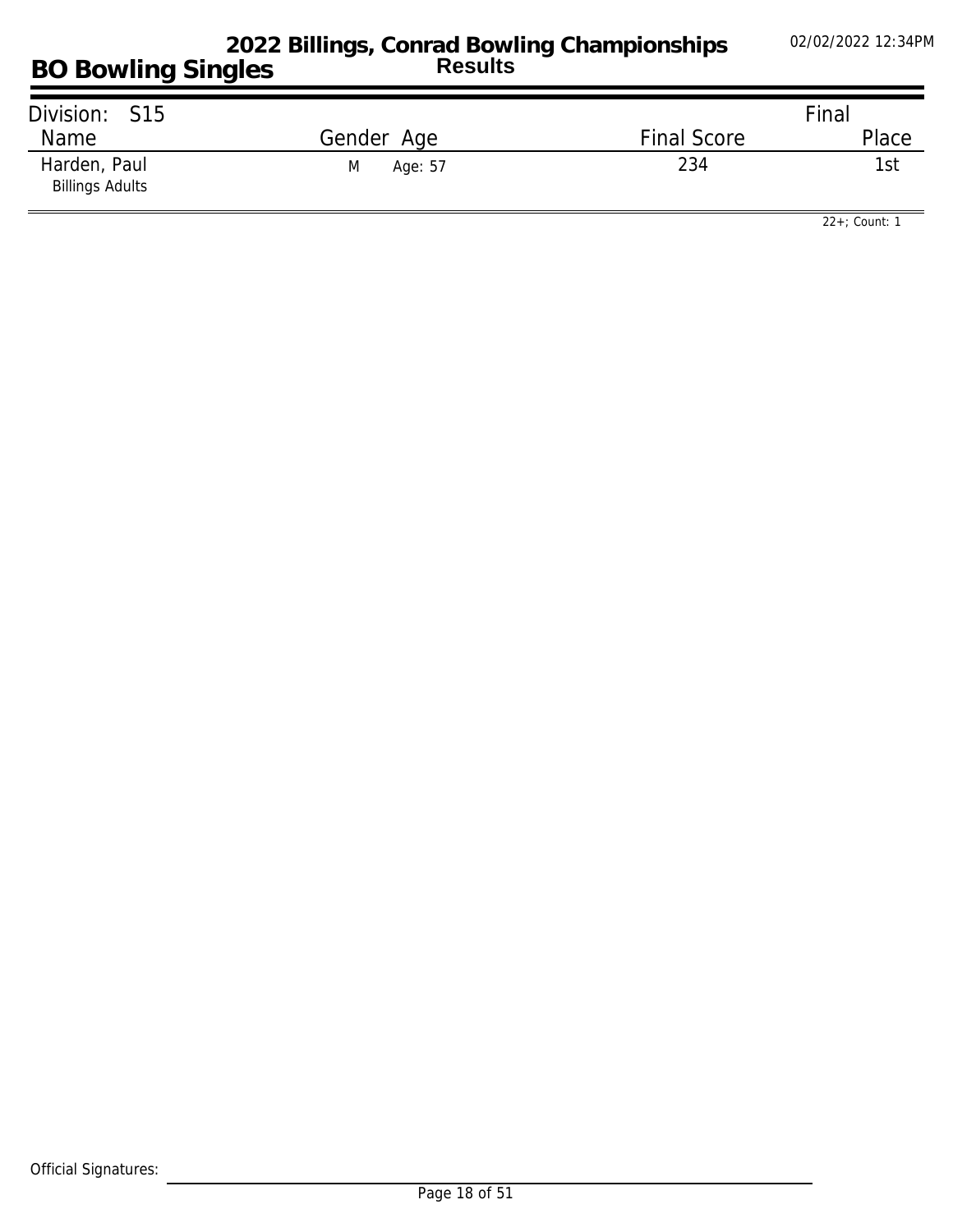| Division: S16                         |              |                    | Final |
|---------------------------------------|--------------|--------------------|-------|
| Name                                  | Gender Age   | <b>Final Score</b> | Place |
| Malsom, Wil<br><b>Billings Adults</b> | M<br>Age: 26 | 252                | 1st   |

*22+; Count: 1*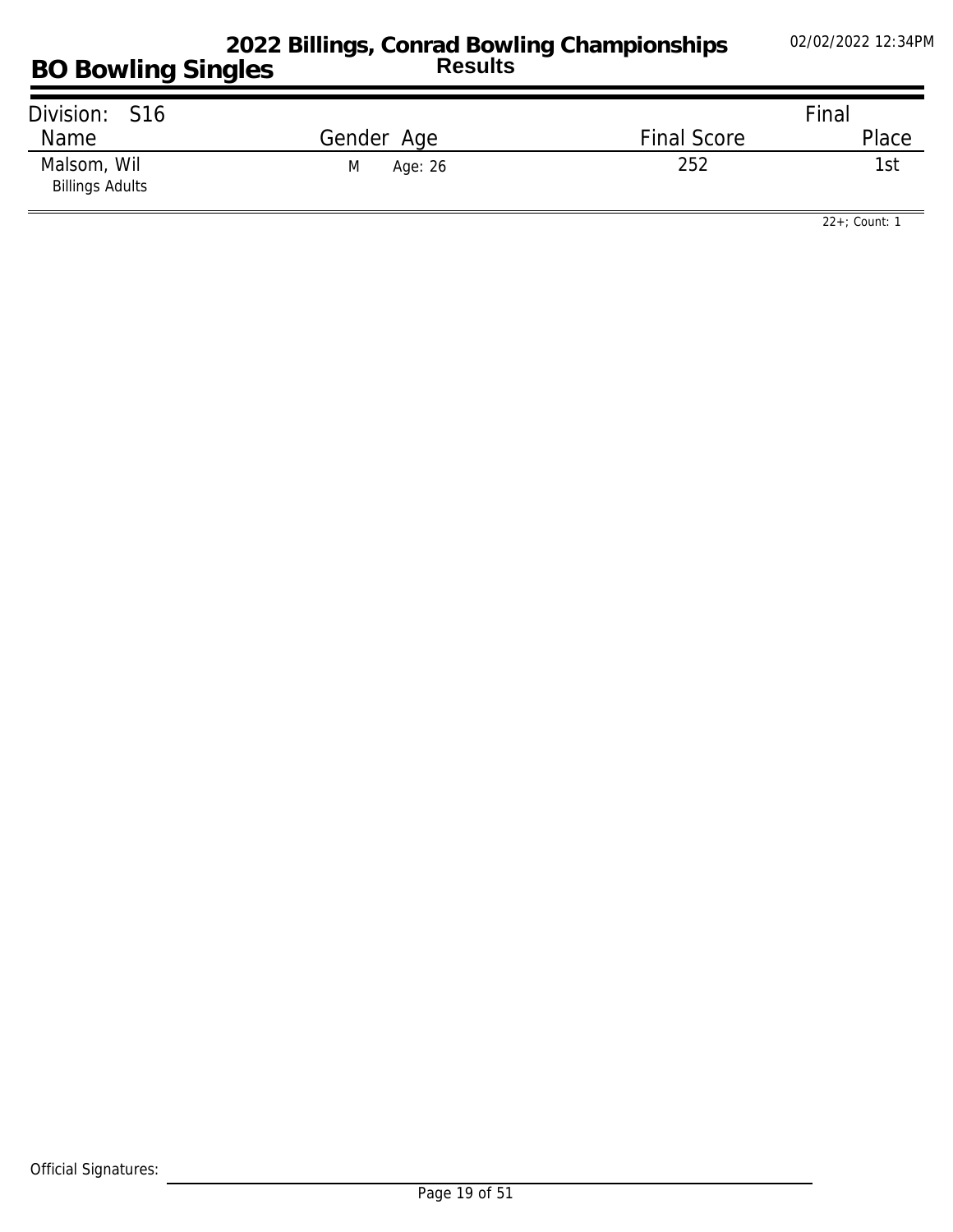## **BO Bowling Singles 2022 Billings, Conrad Bowling Championships Results**

| Division: S17                                   |              |                    | Final |
|-------------------------------------------------|--------------|--------------------|-------|
| Name                                            | Gender Age   | <b>Final Score</b> | Place |
| Herman-Stoner, Ryan<br>Billings Public Schools* | M<br>Age: 12 | 203                | 2nd   |
| Nelson, Royce<br>Billings Public Schools*       | M<br>Age: 16 | 205                | 1st   |

*8-15,16-21; Count: 2; Previous scores: 203.00-205.00, average: 204.00, 1% difference*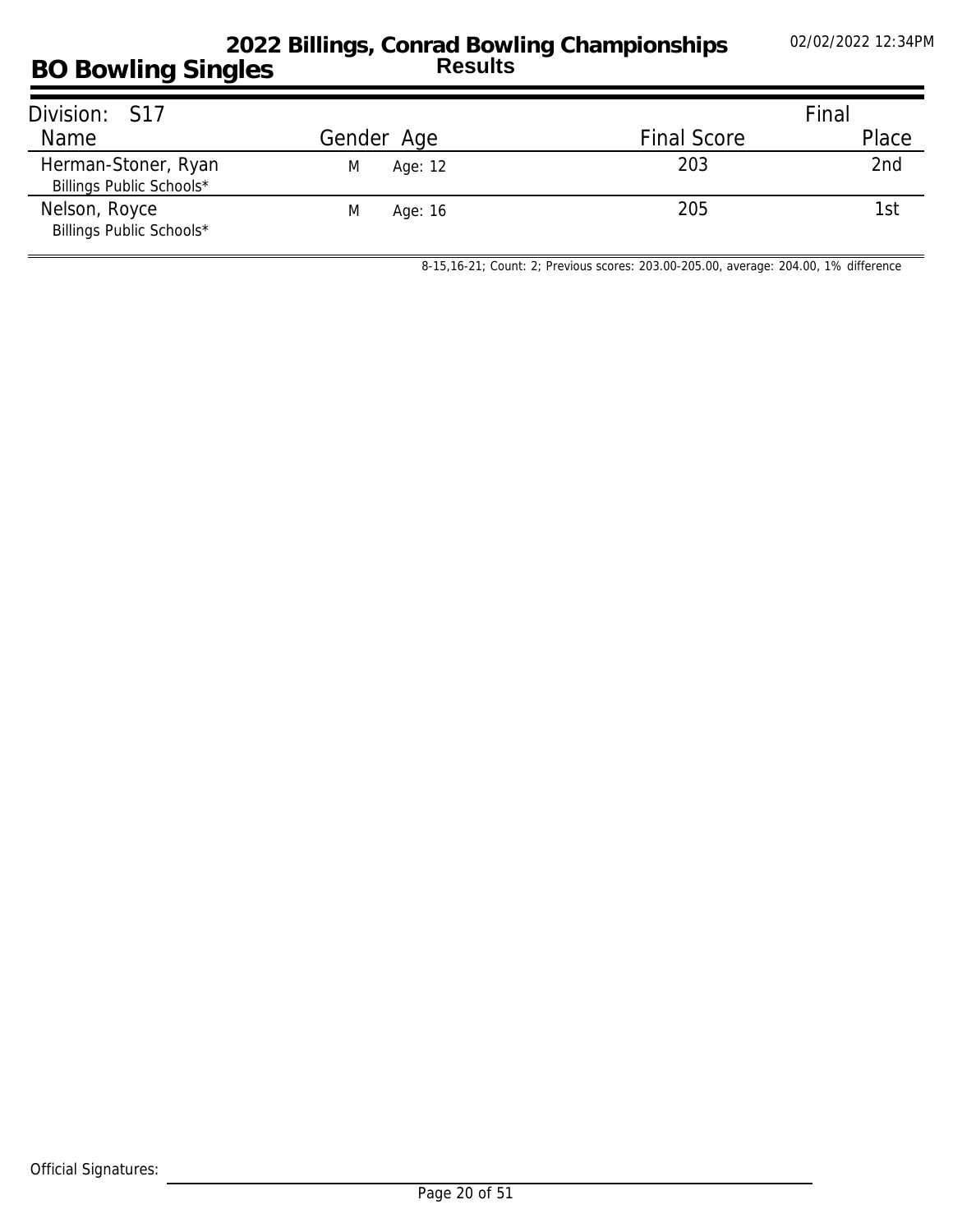### **BO Bowling Singles 2022 Billings, Conrad Bowling Championships Results**

| Division: S18                                 |              |                    | Final           |
|-----------------------------------------------|--------------|--------------------|-----------------|
| Name                                          | Gender Age   | <b>Final Score</b> | Place           |
| Evans, Bradley<br>Red Lodge Olympians         | Age: 51<br>M | 295                | 1st             |
| Myles, Jeremy<br><b>Stillwater Superstars</b> | M<br>Age: 43 | 214                | 2 <sub>nd</sub> |

*22+; Count: 2; Previous scores: 214.00-295.00, average: 254.50, 37.9% difference*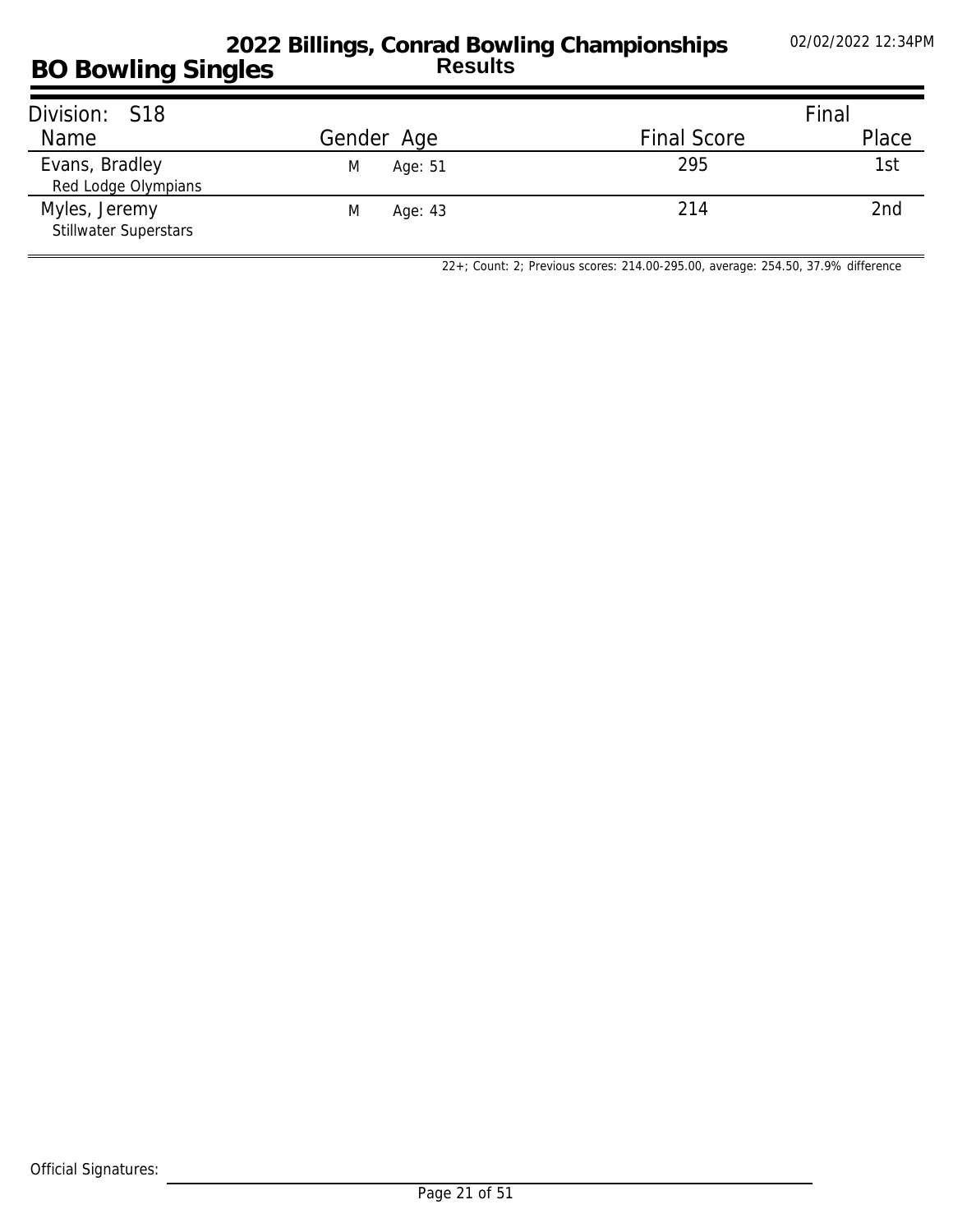### **BO Bowling Singles 2022 Billings, Conrad Bowling Championships Results**

| Division: S19                              |              |                    | Final |
|--------------------------------------------|--------------|--------------------|-------|
| Name                                       | Gender Age   | <b>Final Score</b> | Place |
| ColdWeather, Lloyd<br>Red Lodge Olympians  | M<br>Age: 24 | 276                | 1st   |
| Taylor, Payton<br>Billings Public Schools* | M<br>Age: 19 | 249                | 2nd   |

*16-21,22+; Count: 2; Previous scores: 249.00-276.00, average: 262.50, 10.8% difference*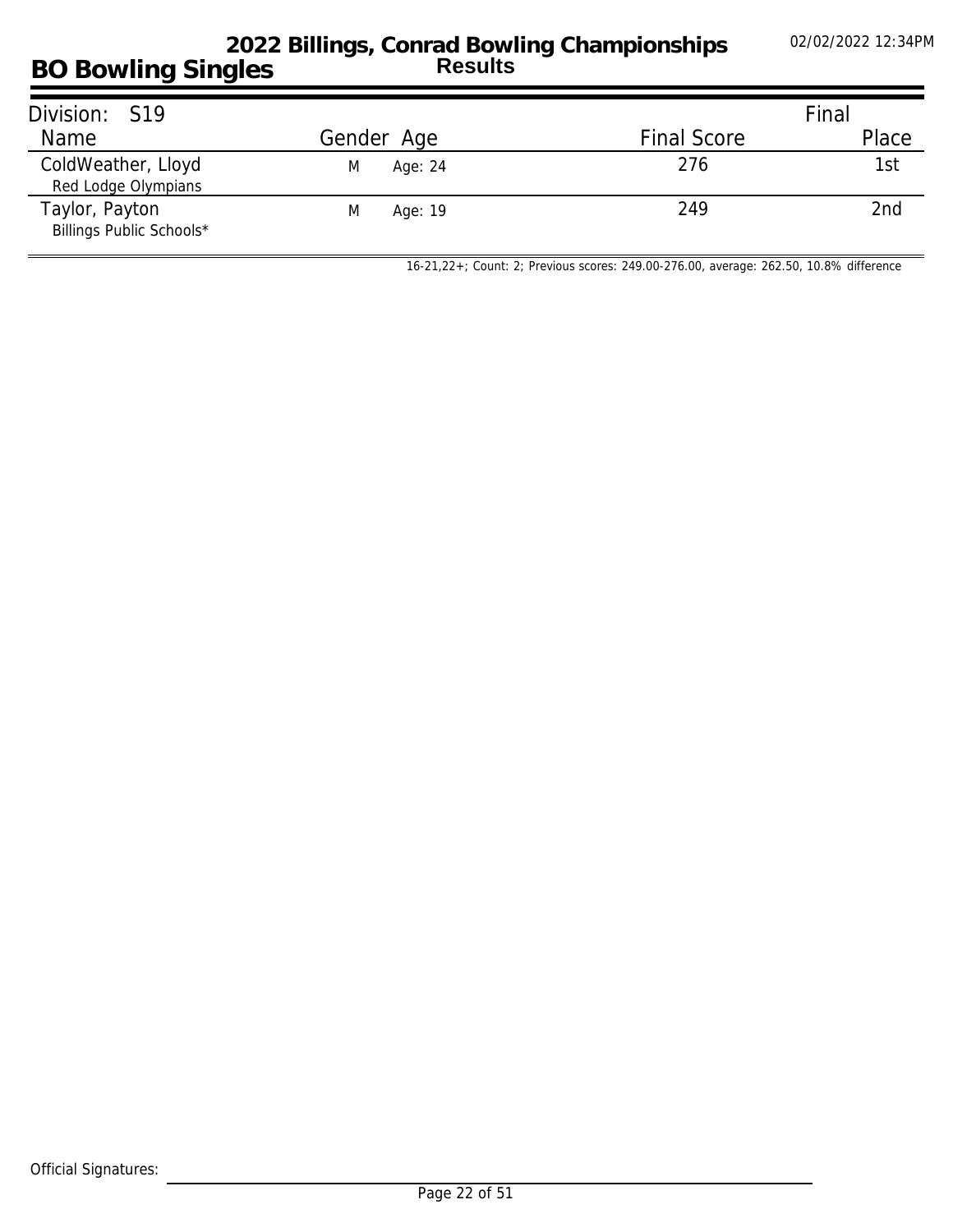### **BO Bowling Singles 2022 Billings, Conrad Bowling Championships Results**

| Division: S20                                  |              |                    | Final           |
|------------------------------------------------|--------------|--------------------|-----------------|
| Name                                           | Gender Age   | <b>Final Score</b> | Place           |
| Friman, Michael John<br><b>Billings Adults</b> | Age: 31<br>M | 261                | 1st             |
| Graber, Joshua<br><b>Stillwater Superstars</b> | Age: 38<br>M | 217                | 2 <sub>nd</sub> |

*22+; Count: 2; Previous scores: 217.00-261.00, average: 239.00, 20.3% difference*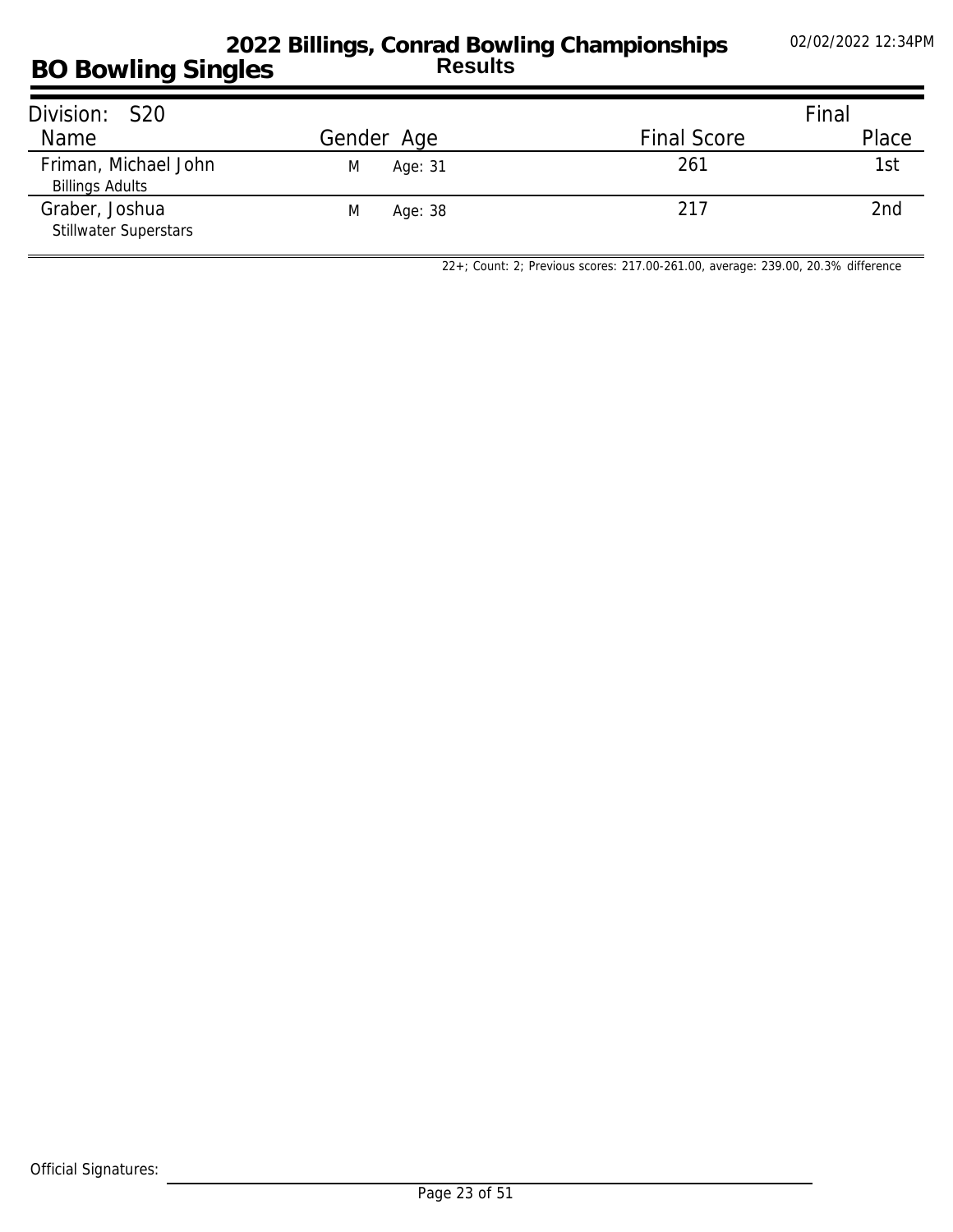| Division: S21                                |              |                    | Final           |
|----------------------------------------------|--------------|--------------------|-----------------|
| Name                                         | Gender Age   | <b>Final Score</b> | Place           |
| Morlock, Gus<br><b>Stillwater Superstars</b> | M<br>Age: 47 | 338                | 1st             |
| Safford, Chad J<br><b>Billings Adults</b>    | M<br>Age: 34 | 336                | 2 <sub>nd</sub> |
| Wheat, Brian<br><b>Billings Adults</b>       | M<br>Age: 32 | 305                | 3rd             |

*22+; Count: 3; Previous scores: 305.00-338.00, average: 326.33, 10.8% difference*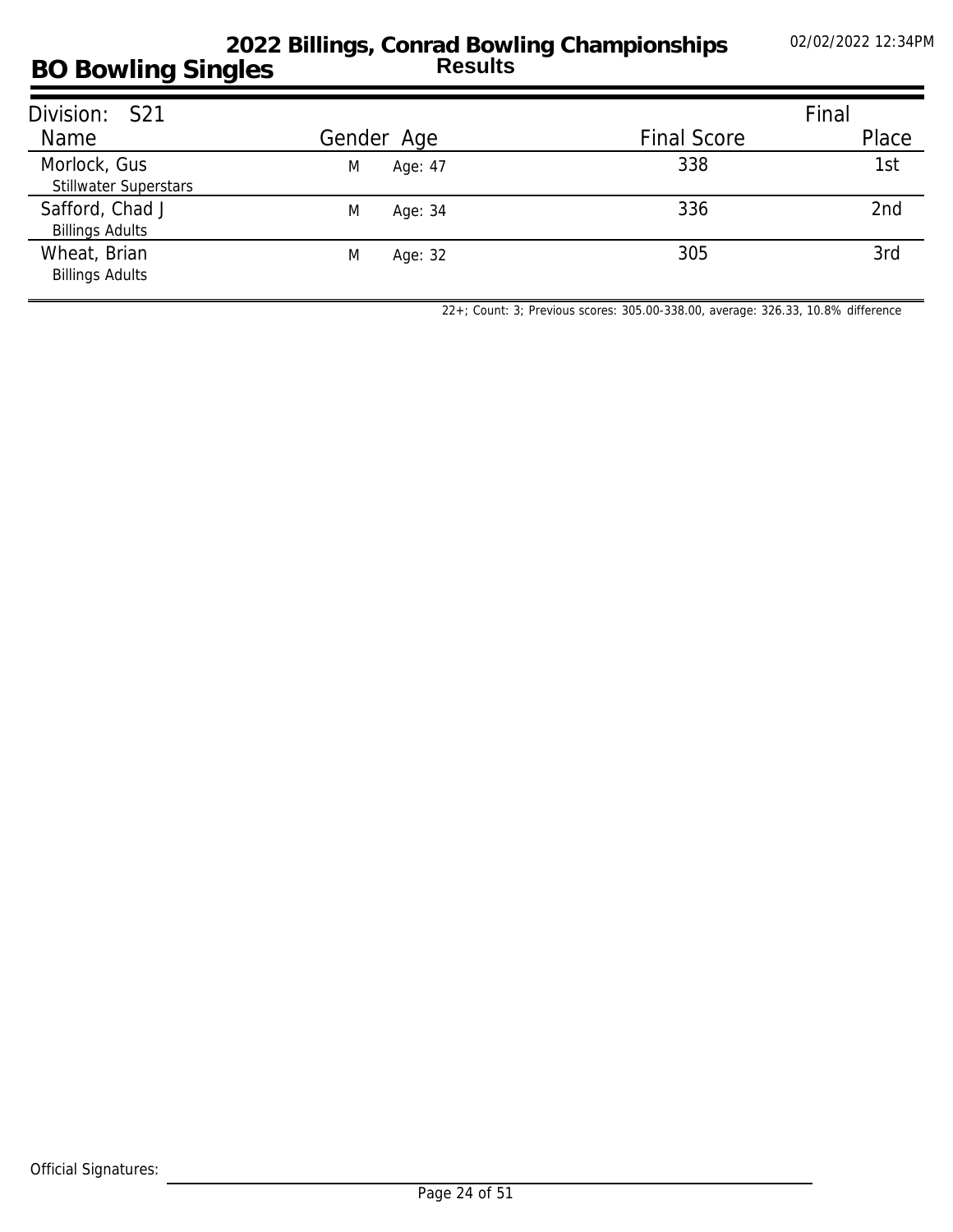### **BO Bowling Singles 2022 Billings, Conrad Bowling Championships Results**

| Division: S22                               |              |                    | Final |
|---------------------------------------------|--------------|--------------------|-------|
| Name                                        | Gender Age   | <b>Final Score</b> | Place |
| Cowley, Robert A.<br><b>Billings Adults</b> | Age: 27<br>M | 265                | 2nd   |
| Huck, Levi<br><b>Billings Adults</b>        | M<br>Age: 25 | 286                | 1st   |

*22+; Count: 2; Previous scores: 265.00-286.00, average: 275.50, 7.9% difference*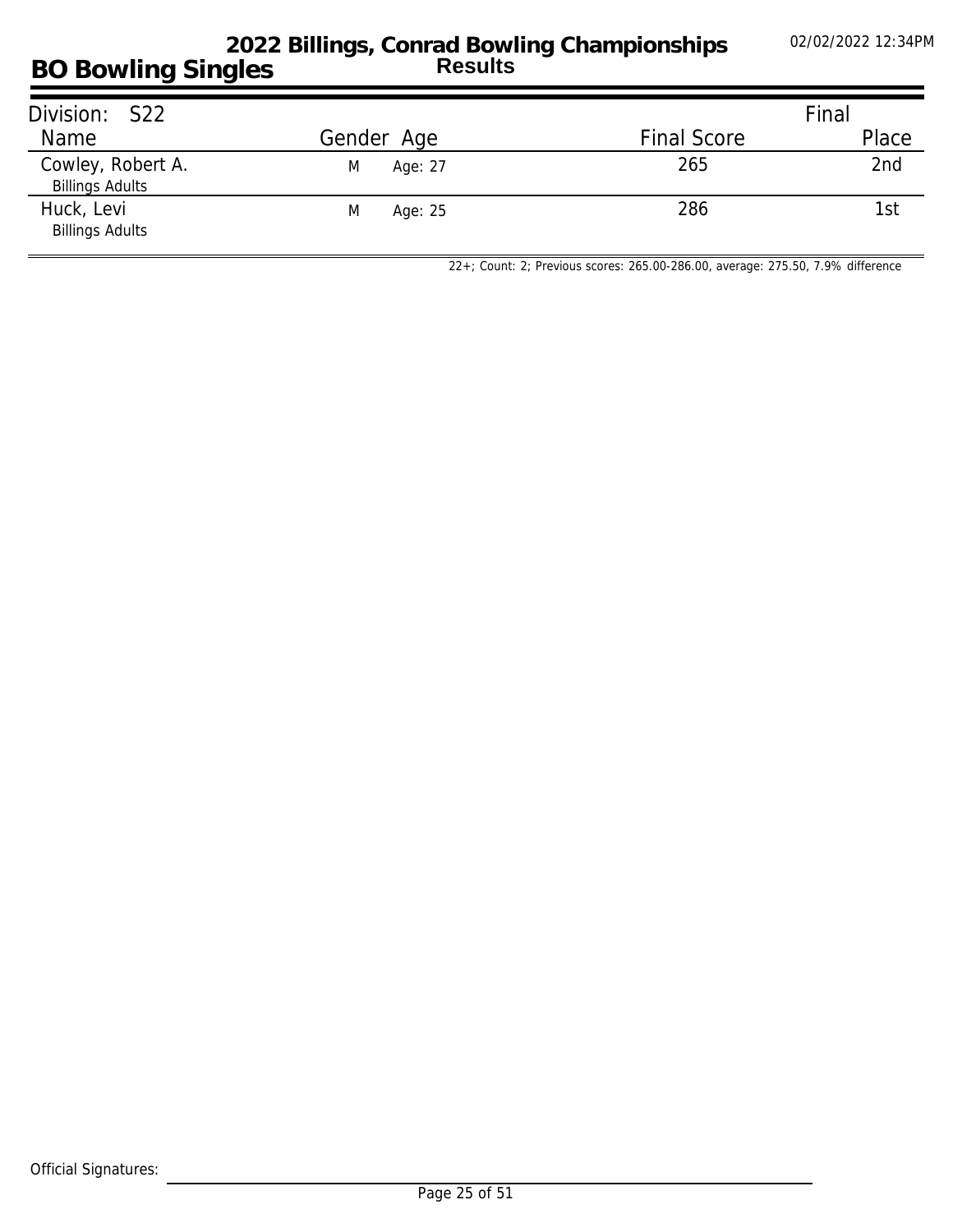#### **BO Bowling Singles 2022 Billings, Conrad Bowling Championships Results**

| Division: S23                                  |              |                    | Final |
|------------------------------------------------|--------------|--------------------|-------|
| Name                                           | Gender Age   | <b>Final Score</b> | Place |
| King, Keith<br><b>Billings Adults</b>          | Age: 37<br>M | 246                | 2nd   |
| Munson, Timothy "TJ"<br><b>Billings Adults</b> | M<br>Age: 27 | 318                | 1st   |

*22+; Count: 2; Previous scores: 246.00-318.00, average: 282.00, 29.3% difference*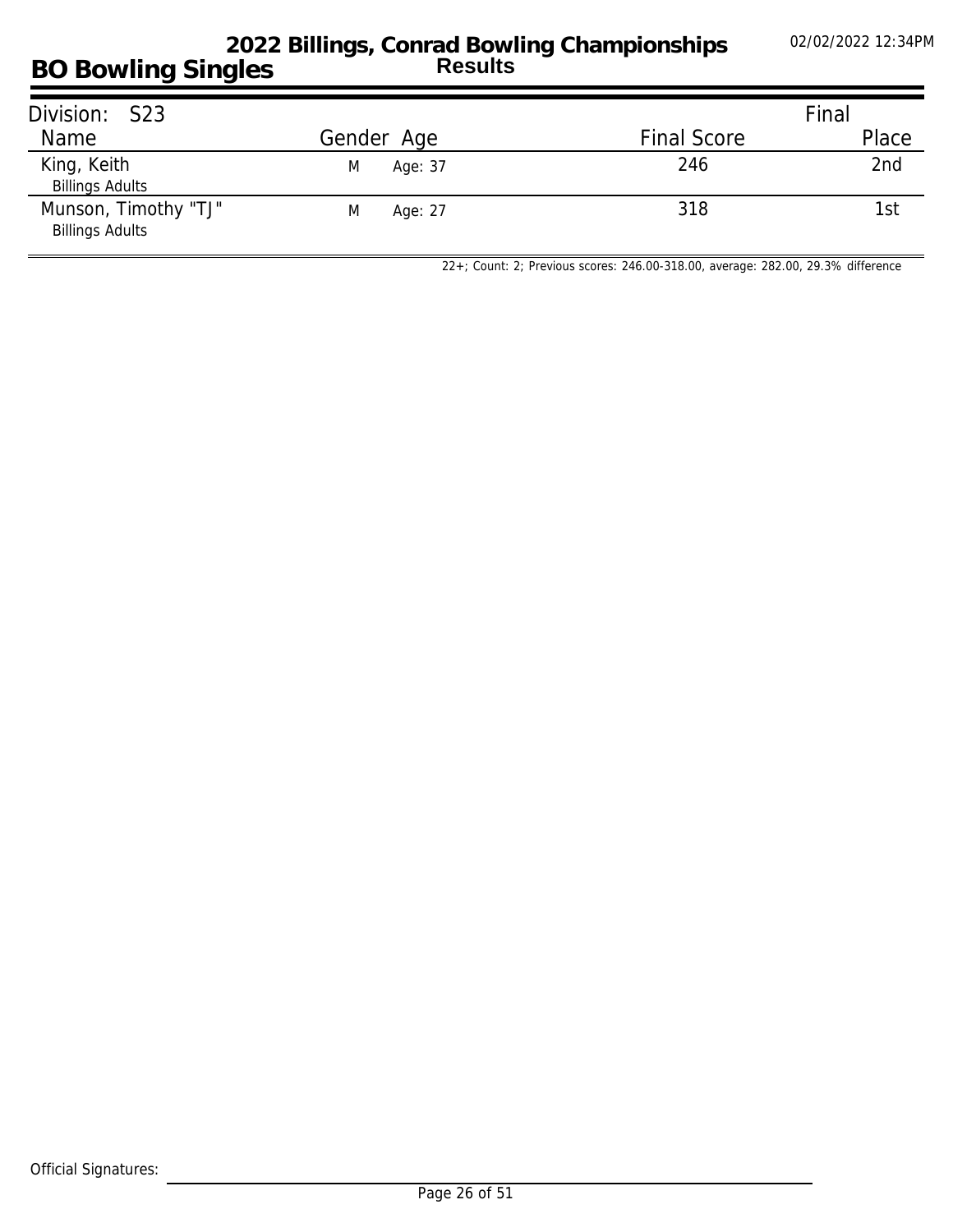| Division: S24                               |              |                    | Final |
|---------------------------------------------|--------------|--------------------|-------|
| Name                                        | Gender Age   | <b>Final Score</b> | Place |
| Boos, Dan<br><b>Billings Adults</b>         | Age: 37<br>M | 353                | 2nd   |
| Osterbuhr, Brian<br><b>Billings Adults</b>  | M<br>Age: 21 | 269                | 3rd   |
| Warrington, Bryan<br><b>Billings Adults</b> | M<br>Age: 62 | 393                | 1st   |

*16-21,22+; Count: 3; Previous scores: 269.00-393.00, average: 338.33, 46.1% difference*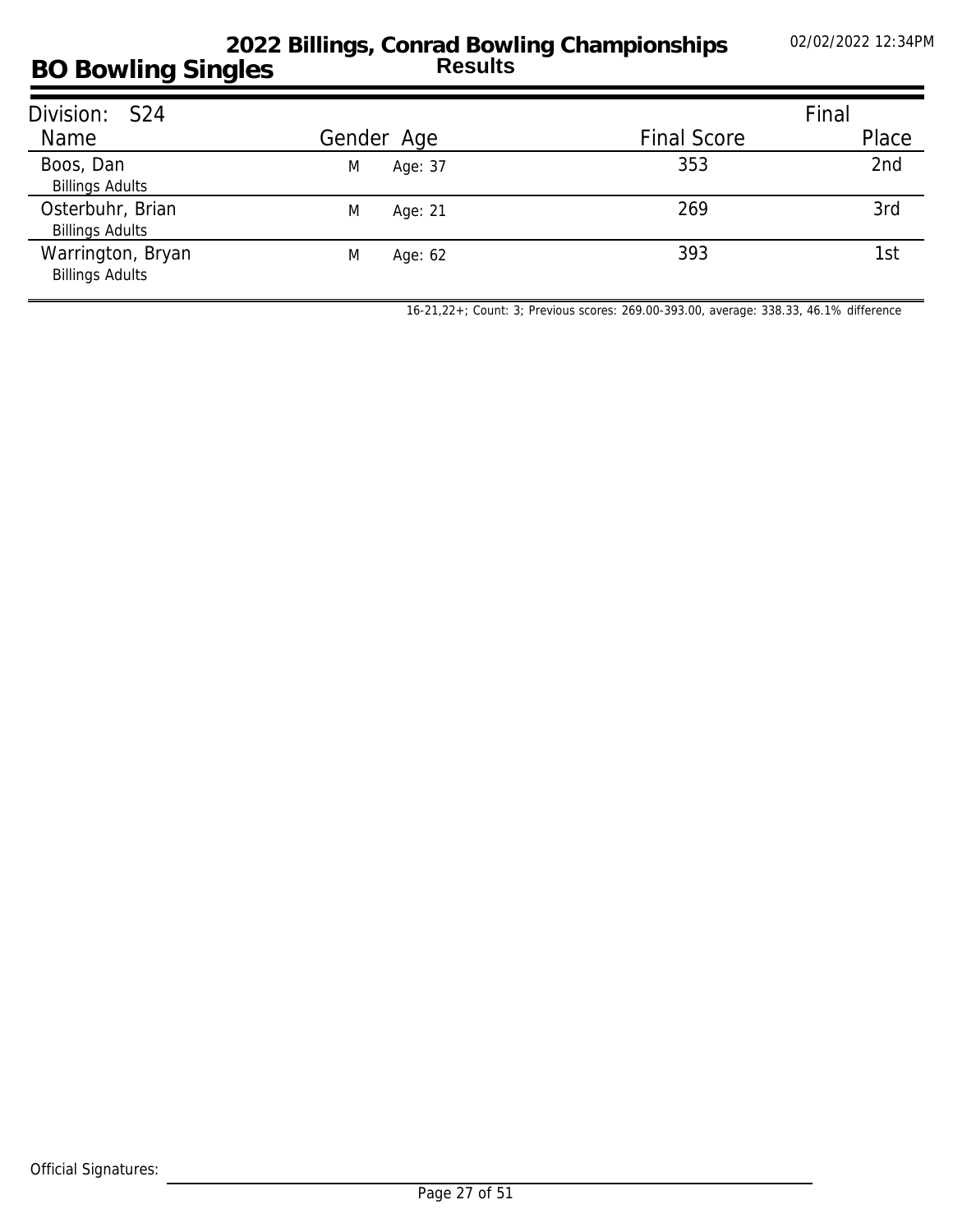| Division: S25                                |              |                    | Final |
|----------------------------------------------|--------------|--------------------|-------|
| Name                                         | Gender Age   | <b>Final Score</b> | Place |
| Kemmerling, Payson<br><b>Billings Adults</b> | Age: 23<br>M | 414                | 2nd   |
| Moody, Thomas<br><b>Billings Adults</b>      | M<br>Age: 23 | 461                | 1st   |
| Teeling, David<br><b>Billings Adults</b>     | M<br>Age: 33 | 308                | 3rd   |

*22+; Count: 3; Previous scores: 308.00-461.00, average: 394.33, 49.7% difference*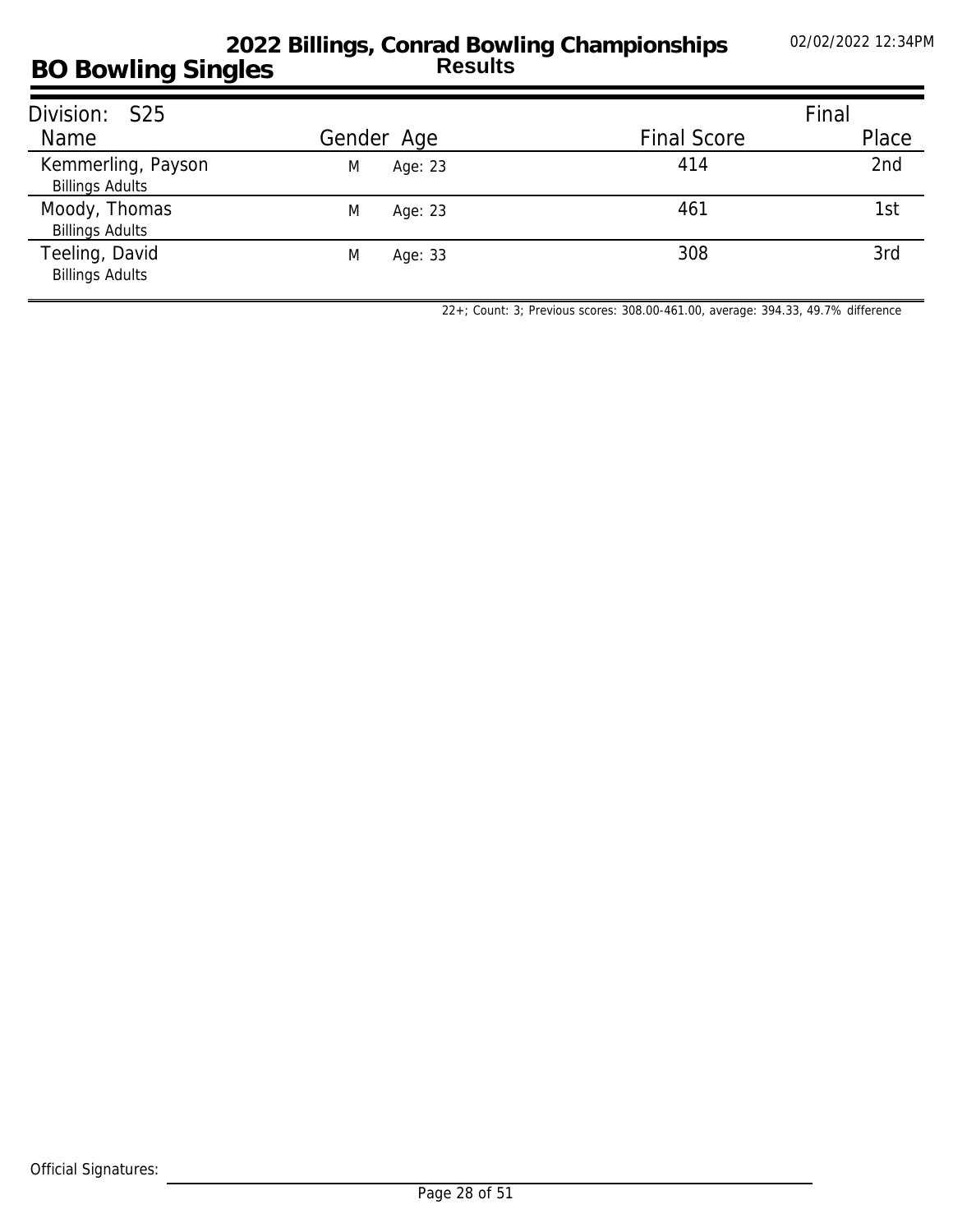| Division: S26                                  |              |                    | Final           |
|------------------------------------------------|--------------|--------------------|-----------------|
| Name                                           | Gender Age   | <b>Final Score</b> | Place           |
| Christophersen, Bill<br><b>Billings Adults</b> | M<br>Age: 48 | 506                | 1st             |
| Gonzales, Chris<br><b>Billings Adults</b>      | M<br>Age: 36 | 400                | 2 <sub>nd</sub> |
| Heinzman, Nick<br><b>Billings Adults</b>       | M<br>Age: 25 | 331                | 3rd             |

*22+; Count: 3; Previous scores: 331.00-506.00, average: 412.33, 52.9% difference*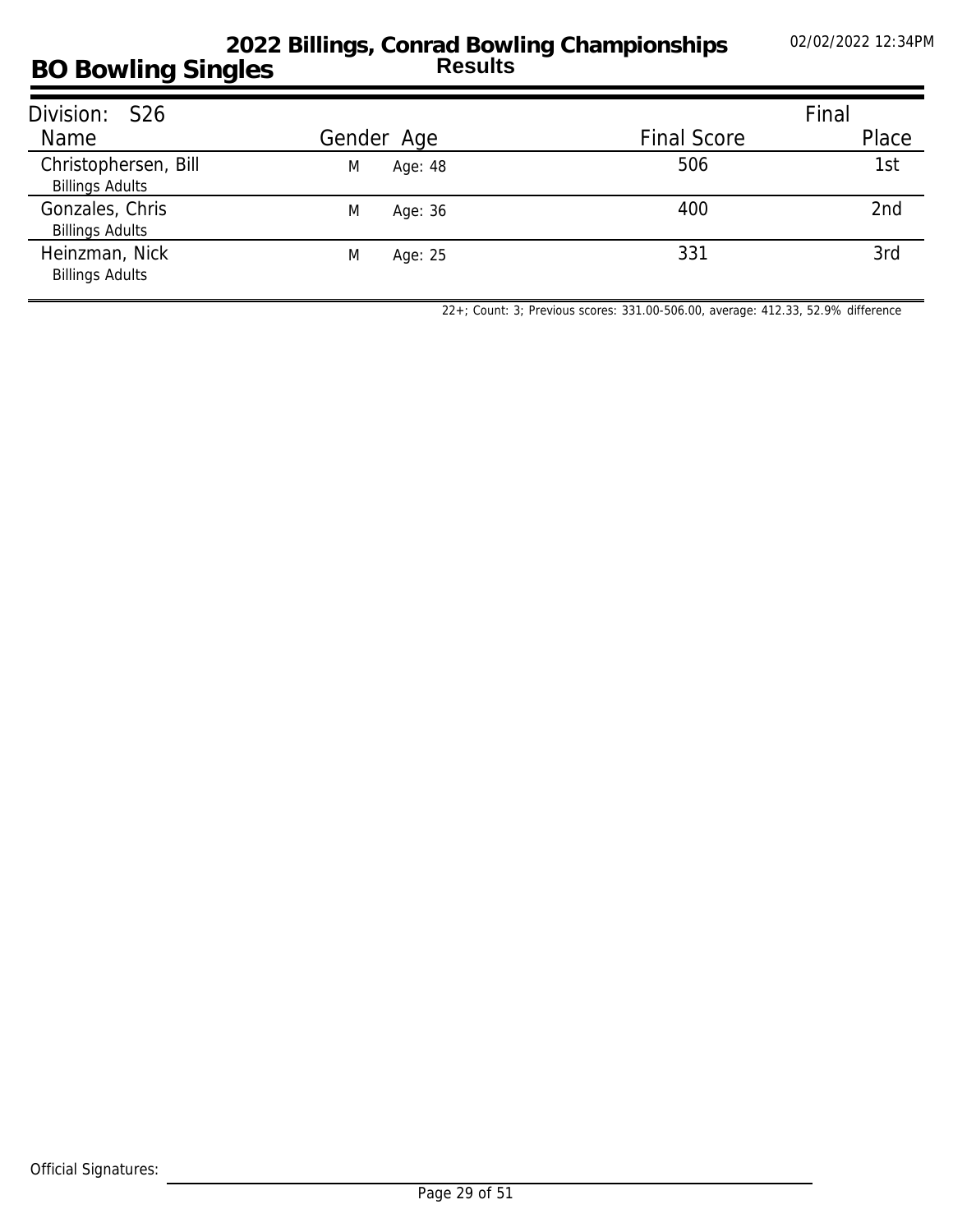### **BO Bowling Singles 2022 Billings, Conrad Bowling Championships Results**

| Division: S27                                 |              |                    | Final |
|-----------------------------------------------|--------------|--------------------|-------|
| Name                                          | Gender Age   | <b>Final Score</b> | Place |
| Skaggs, Zachariah<br><b>Billings Adults</b>   | M<br>Age: 34 | 388                | 1st   |
| West, Joseph Blaine<br><b>Billings Adults</b> | M<br>Age: 31 | 343                | 2nd   |

*22+; Count: 2; Previous scores: 343.00-388.00, average: 365.50, 13.1% difference*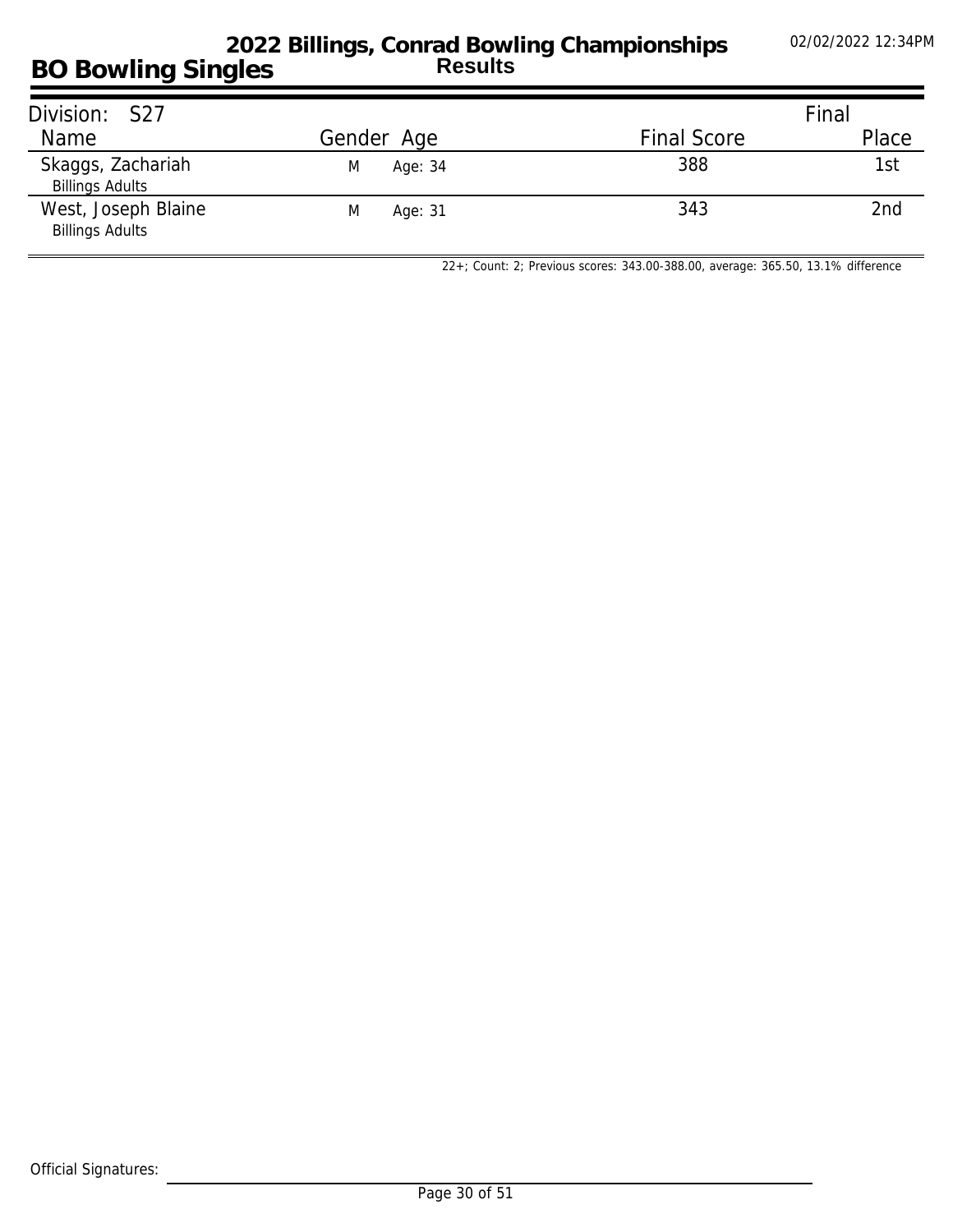| Division: S28                             |              |                    | Final |
|-------------------------------------------|--------------|--------------------|-------|
| Name                                      | Gender Age   | <b>Final Score</b> | Place |
| Kelly, Wayne<br><b>Billings Adults</b>    | Age: 58<br>M | 418                | 2nd   |
| Schindler, Josh<br><b>Billings Adults</b> | M<br>Age: 30 | 443                | 1st   |
| Stombaugh, Trey<br><b>Billings Adults</b> | M<br>Age: 23 | 399                | 3rd   |

*22+; Count: 3; Previous scores: 399.00-443.00, average: 420.00, 11% difference*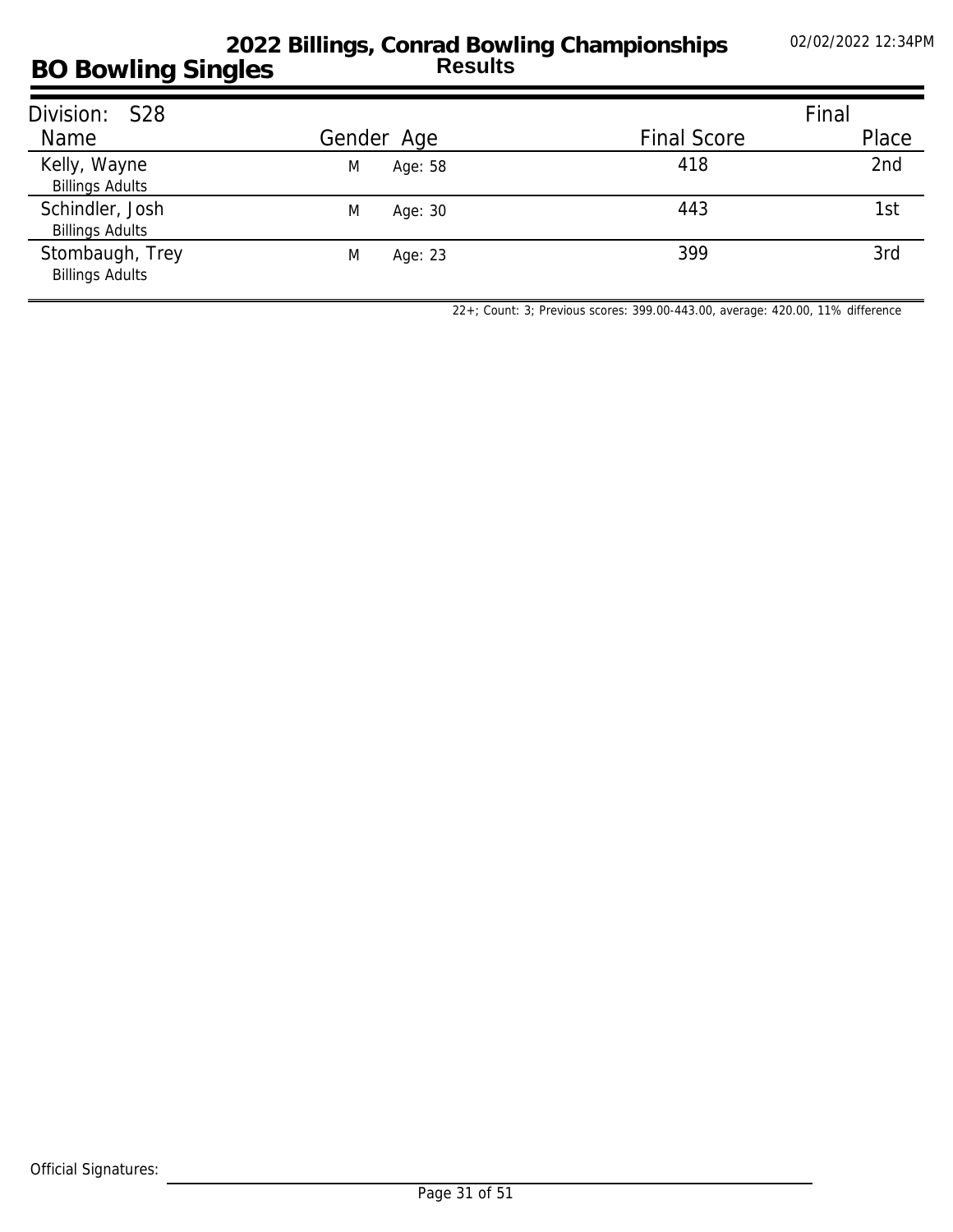#### **BO Bowling Singles 2022 Billings, Conrad Bowling Championships Results**

| Division: S29                            |              |                    | Final |
|------------------------------------------|--------------|--------------------|-------|
| Name                                     | Gender Age   | <b>Final Score</b> | Place |
| Lucara, Joey<br><b>Billings Adults</b>   | Age: 30<br>M | 361                | 2nd   |
| Moody, William<br><b>Billings Adults</b> | Age: 24<br>M | 466                | 1st   |

*22+; Count: 2; Previous scores: 361.00-466.00, average: 413.50, 29.1% difference*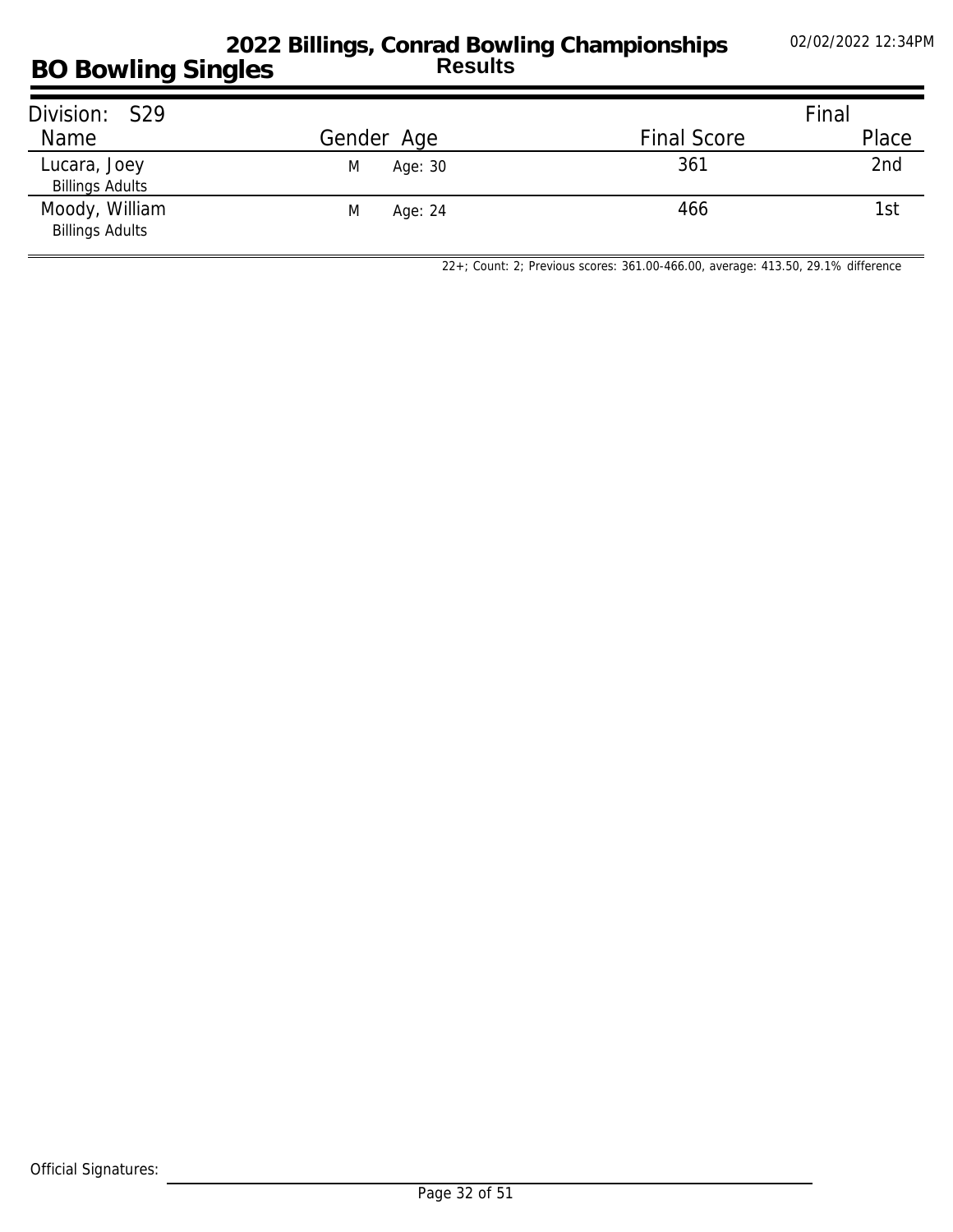#### **BO Bowling Singles 2022 Billings, Conrad Bowling Championships Results**

| Division: S30                             |            |                    | Final           |
|-------------------------------------------|------------|--------------------|-----------------|
| Name                                      | Gender Age | <b>Final Score</b> | Place           |
| Cagle, Skylar<br>Billings Public Schools* | Age: 18    | 148                | 1st             |
| Guyer, Sophia<br>Billings Public Schools* | Age: 15    | 129                | 2 <sub>nd</sub> |

*8-15,16-21; Count: 2; Previous scores: 129.00-148.00, average: 138.50, 14.7% difference*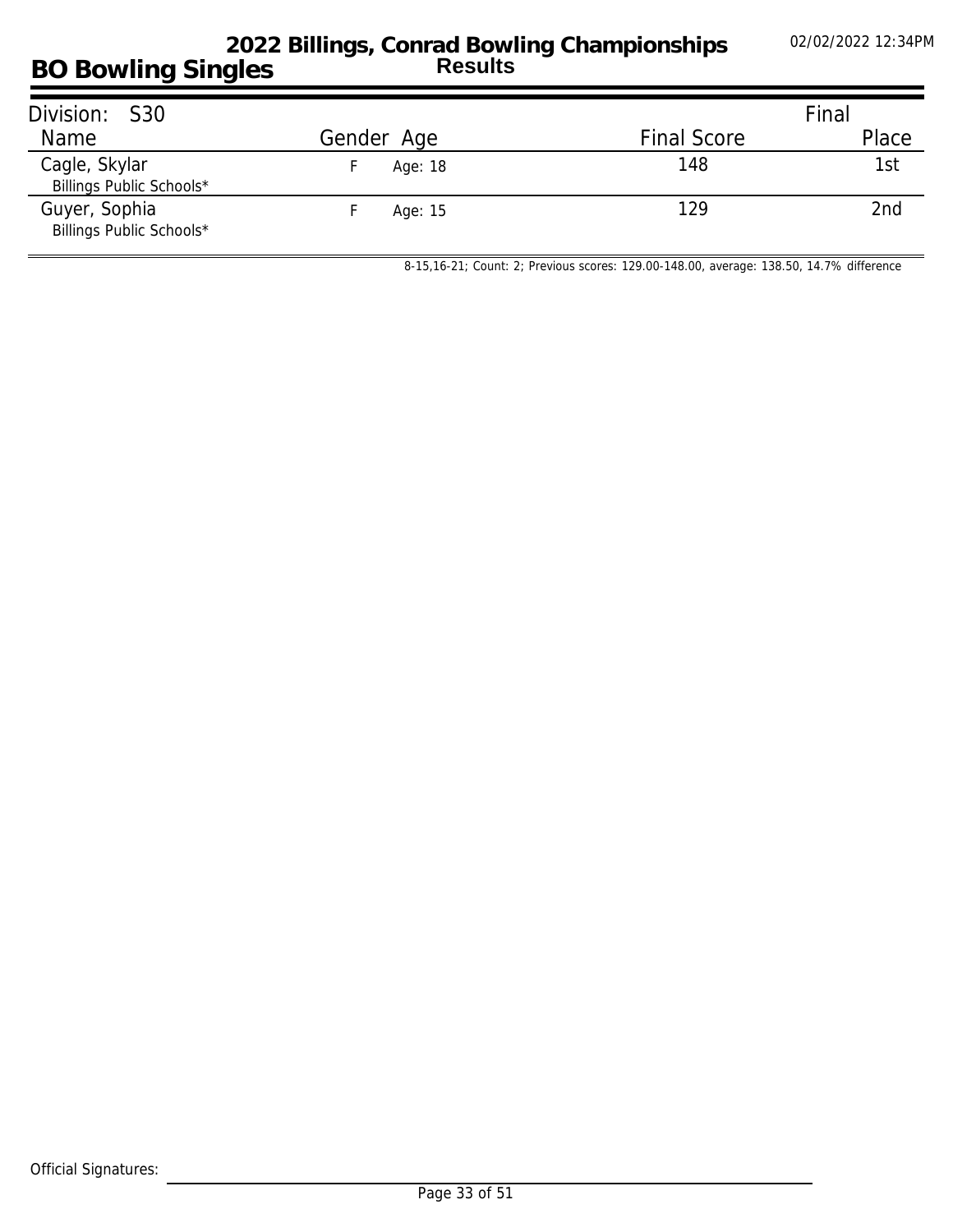| Division: S31                                     |            |                    | Final |
|---------------------------------------------------|------------|--------------------|-------|
| Name                                              | Gender Age | <b>Final Score</b> | Place |
| Nomee, Laciana "Laci"<br>Billings Public Schools* | Age: 25    | 232                | 1st   |

*22+; Count: 1*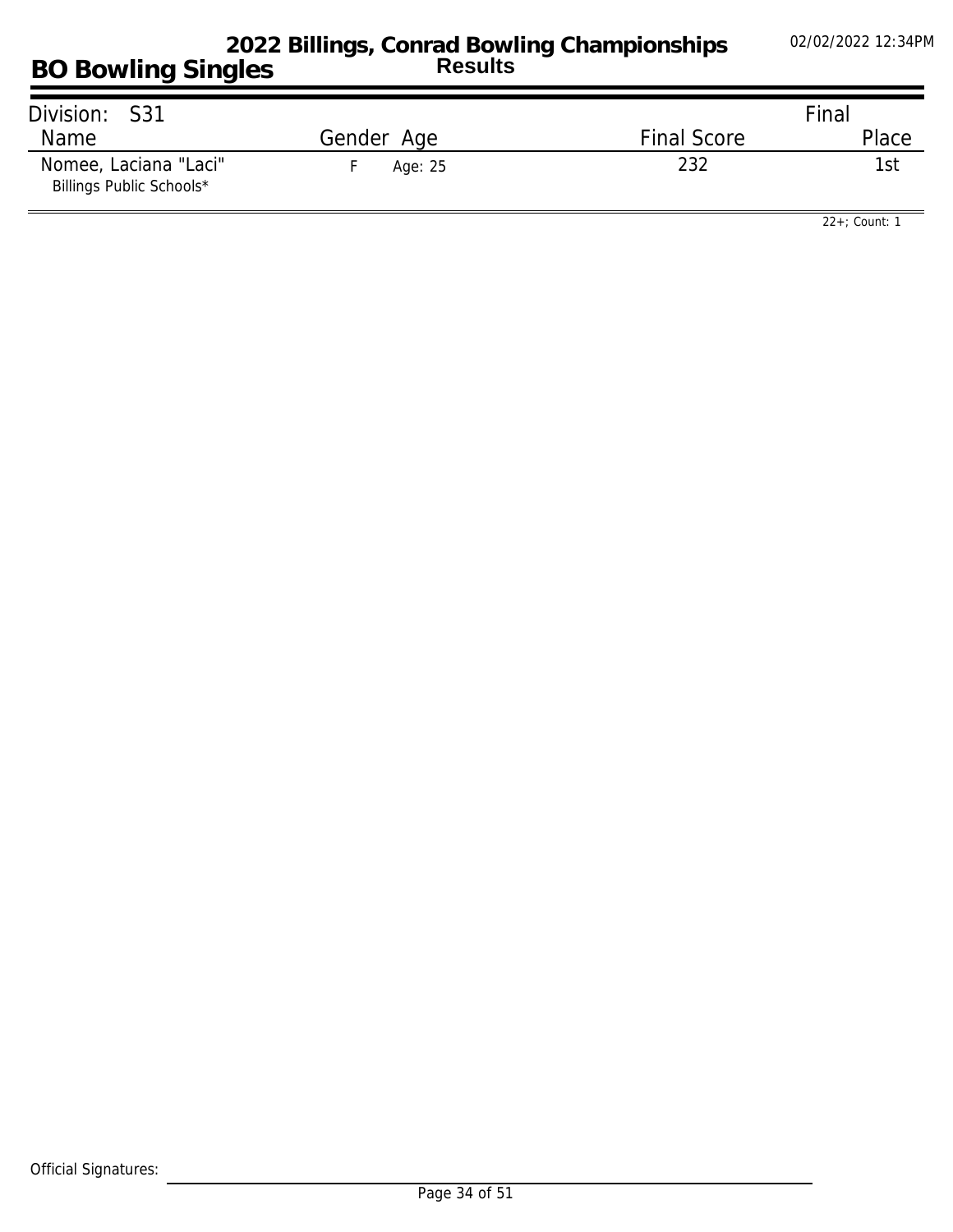| Division: S32                                |               |                    | Final |
|----------------------------------------------|---------------|--------------------|-------|
| <b>Name</b>                                  | Gender Age    | <b>Final Score</b> | Place |
| Curl, Casey<br><b>Stillwater Superstars</b>  | Age: 24<br>ь. | 161                | 3rd   |
| Lewis, Robin<br>Red Lodge Olympians          | Age: 43       | 215                | 2nd   |
| Luoma, Kelli Michelle<br>Red Lodge Olympians | Age: 32       | 230                | 1st   |

*22+; Count: 3; Previous scores: 161.00-230.00, average: 202.00, 42.9% difference*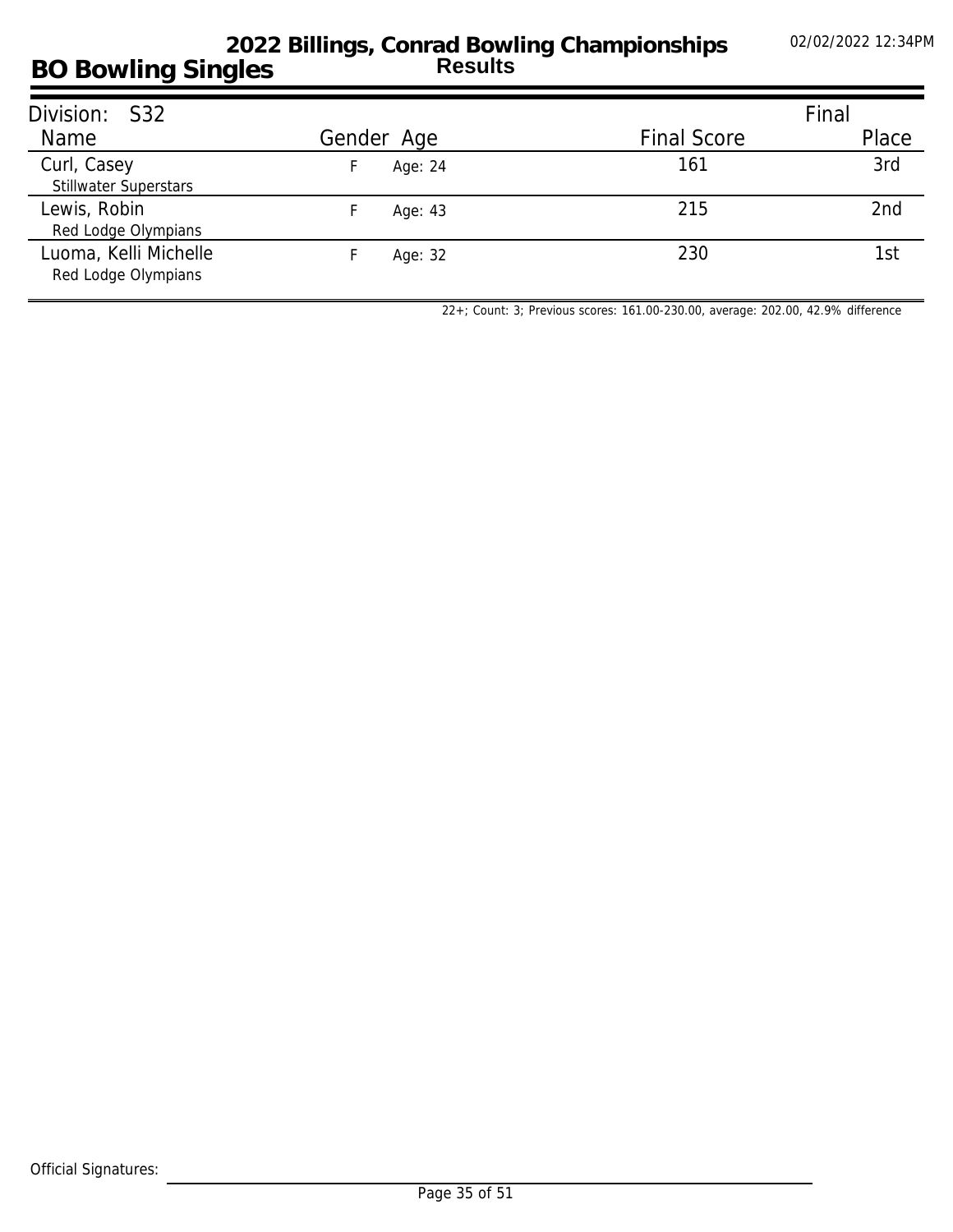| Division: S33                            |            |                    | Final |
|------------------------------------------|------------|--------------------|-------|
| <b>Name</b>                              | Gender Age | <b>Final Score</b> | Place |
| Popelka, Megan<br><b>Billings Adults</b> | Age: 41    | 201                | 1st   |

*22+; Count: 1*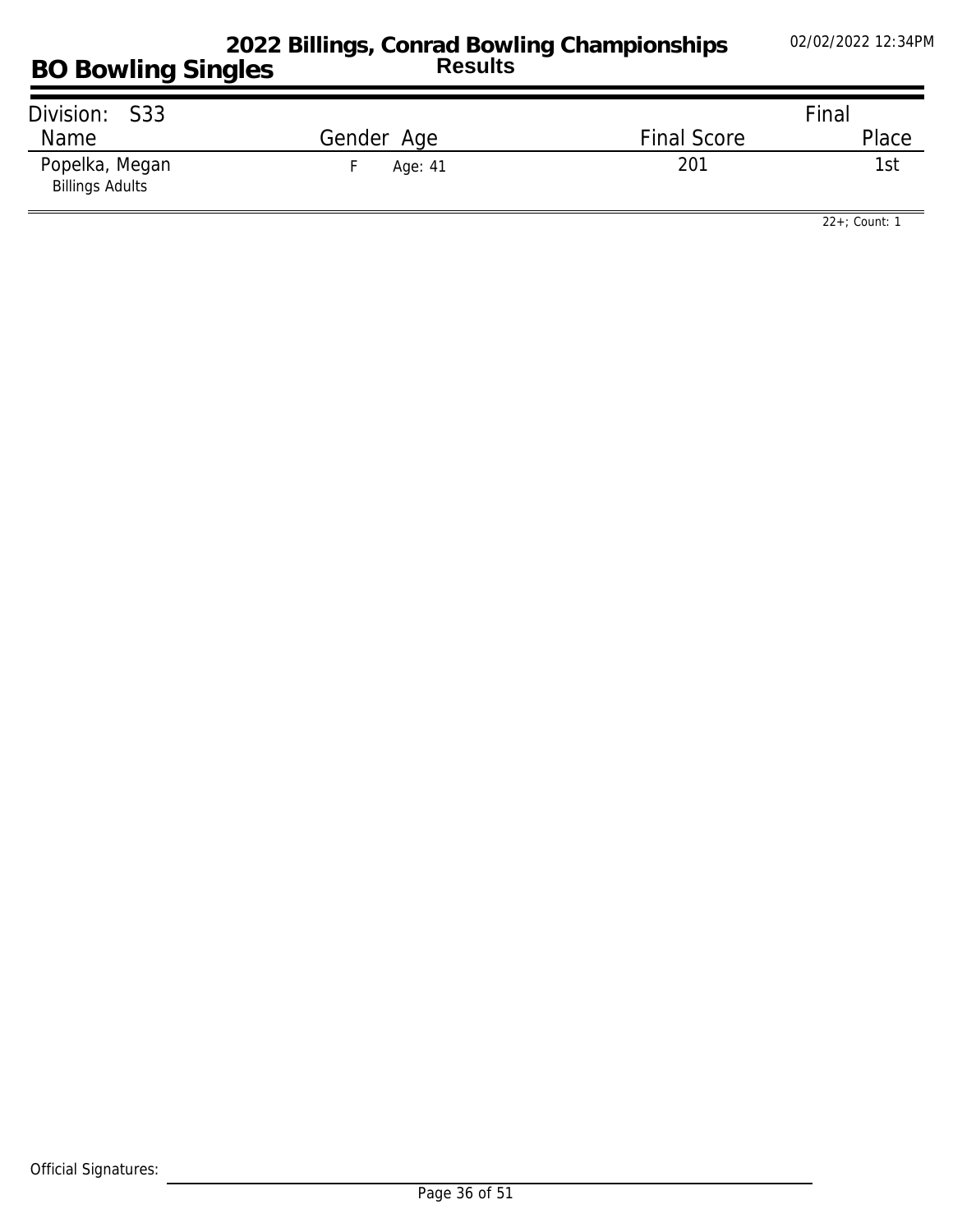| Division: S34                                     |            |                    | Final |
|---------------------------------------------------|------------|--------------------|-------|
| <b>Name</b>                                       | Gender Age | <b>Final Score</b> | Place |
| Heyneman, Allison<br><b>Stillwater Superstars</b> | Age: 25    | 211                | 2nd   |
| Pierce, Sheila<br><b>Billings Adults</b>          | Age: 40    | 246                | 1st   |
| Wiggs, Jordan<br><b>Stillwater Superstars</b>     | Age: 32    | 170                | 3rd   |

*22+; Count: 3; Previous scores: 170.00-246.00, average: 209.00, 44.7% difference*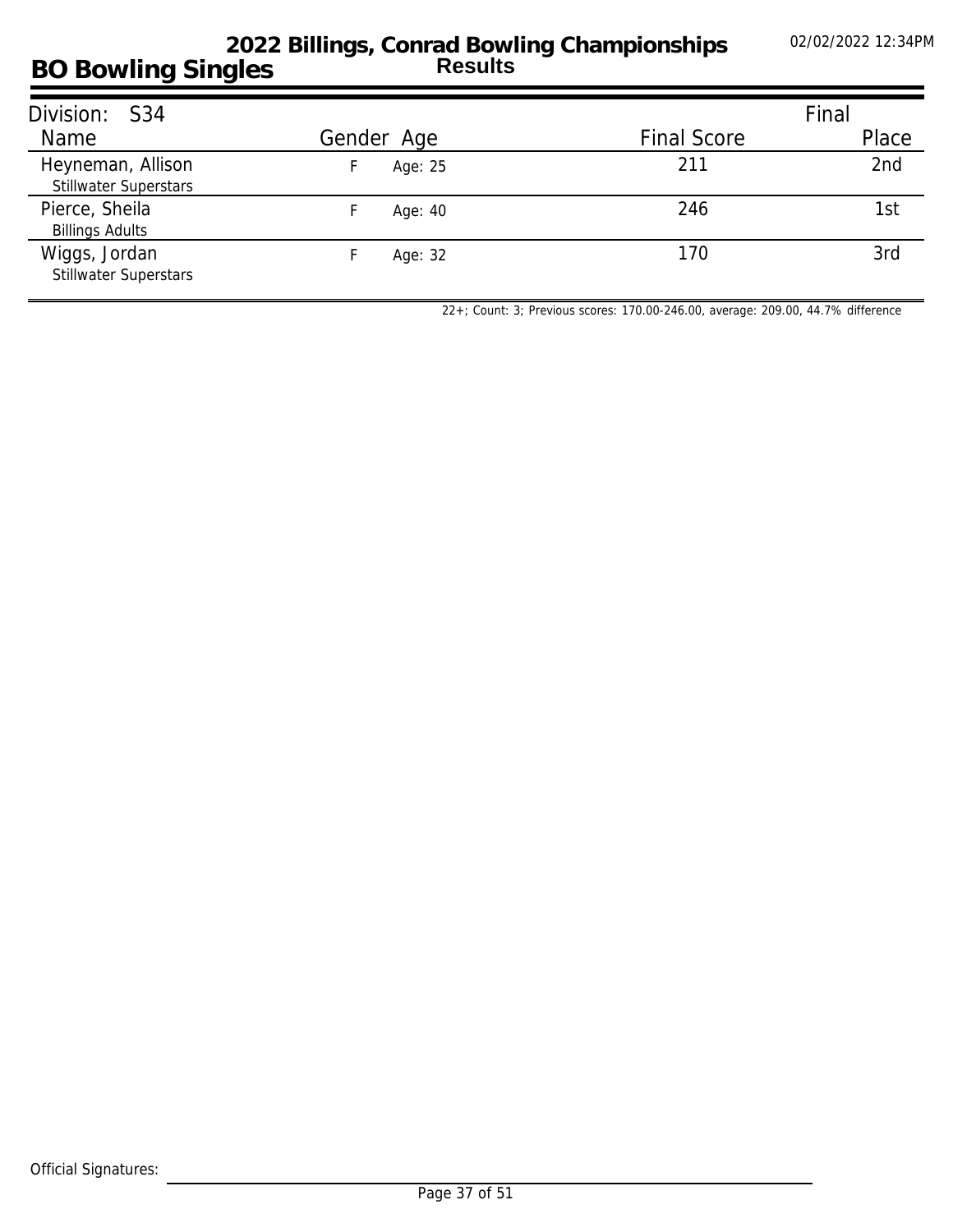| Division: S35                                    |            |                    | Final |
|--------------------------------------------------|------------|--------------------|-------|
| <b>Name</b>                                      | Gender Age | <b>Final Score</b> | Place |
| Crosswhite, Serenity<br>Billings Public Schools* | Age: 19    | 257                | 2nd   |
| Hart, Laky<br>Billings Public Schools*           | Age: 13    | 258                | 1st   |
| Williams, Natasha<br>Billings Public Schools*    | Age: 16    | 174                | 3rd   |

*8-15,16-21; Count: 3; Previous scores: 174.00-258.00, average: 229.66, 48.3% difference*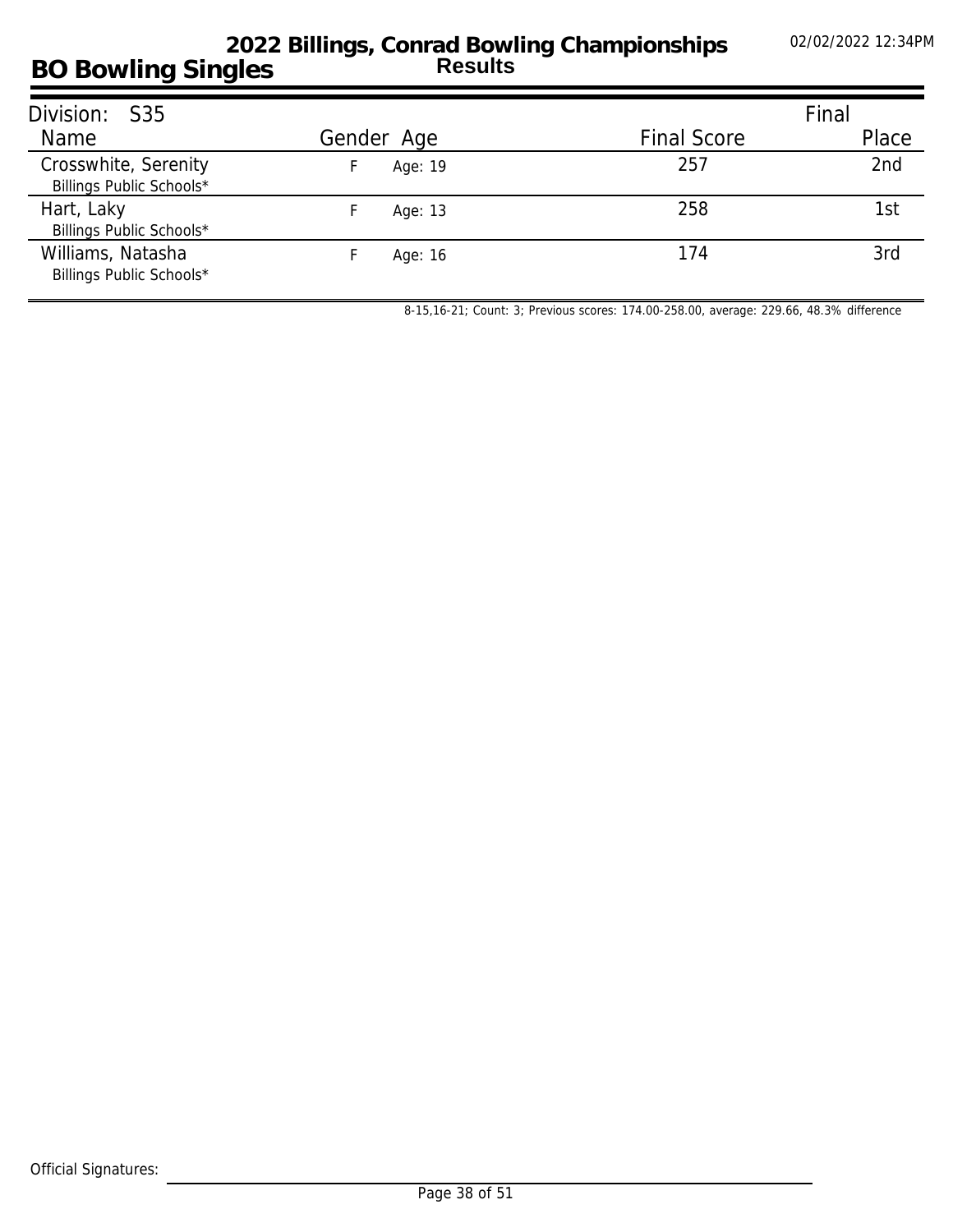| Division: S36                                   |            |                    | Final           |
|-------------------------------------------------|------------|--------------------|-----------------|
| Name                                            | Gender Age | <b>Final Score</b> | Place           |
| Kimball, Savannah<br><b>Billings Adults</b>     | Age: 26    | 205                | 3rd             |
| Sears, Nicole "Nikki"<br><b>Billings Adults</b> | Age: 45    | 244                | 1st             |
| West, Courtney<br><b>Billings Adults</b>        | Age: 23    | 209                | 2 <sub>nd</sub> |

*22+; Count: 3; Previous scores: 205.00-244.00, average: 219.33, 19% difference*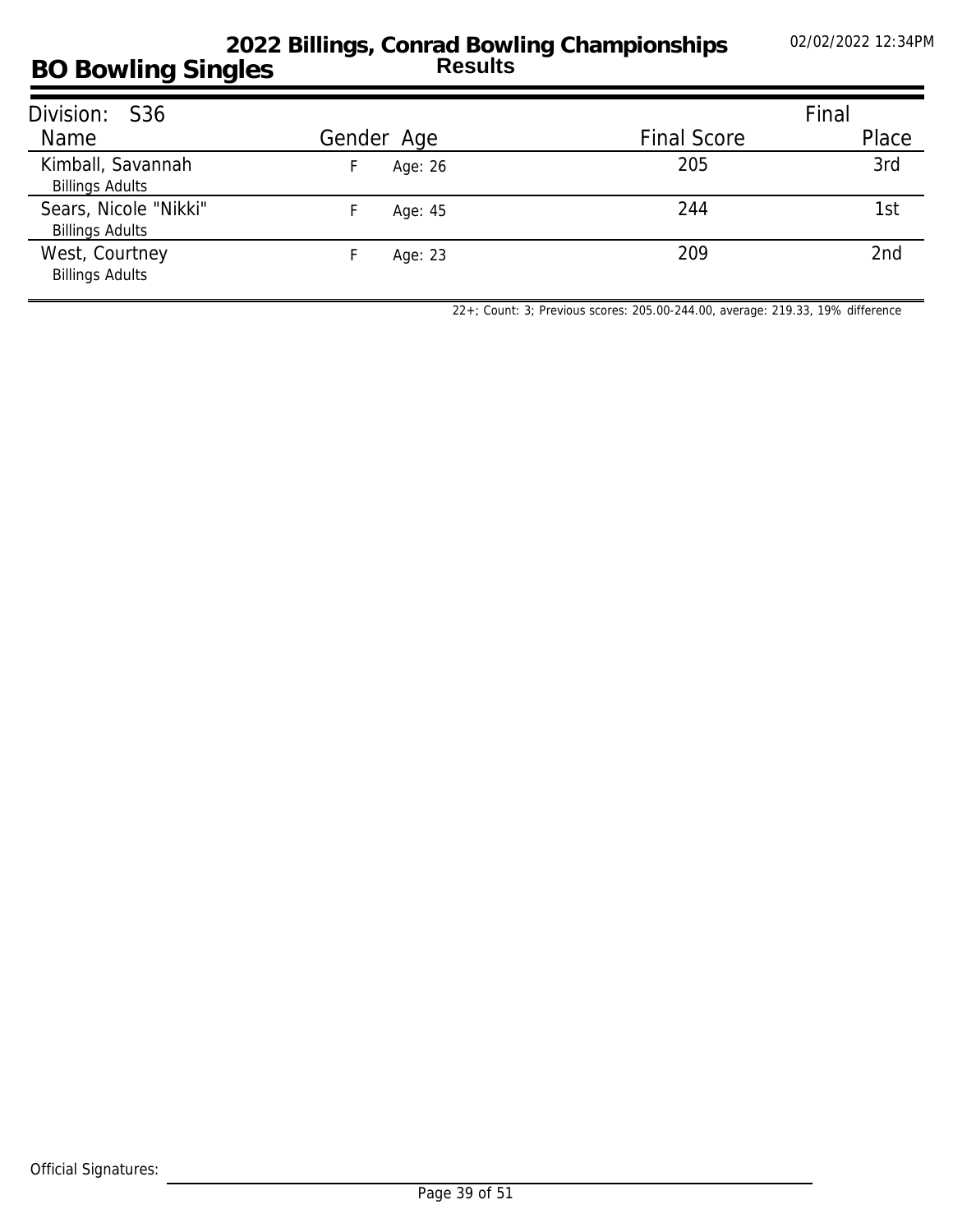| Division: S37                          |            |                    | Final |
|----------------------------------------|------------|--------------------|-------|
| Name                                   | Gender Age | <b>Final Score</b> | Place |
| Knight, Mary<br><b>Billings Adults</b> | Age: 71    | 255                | 1st   |

*22+; Count: 1*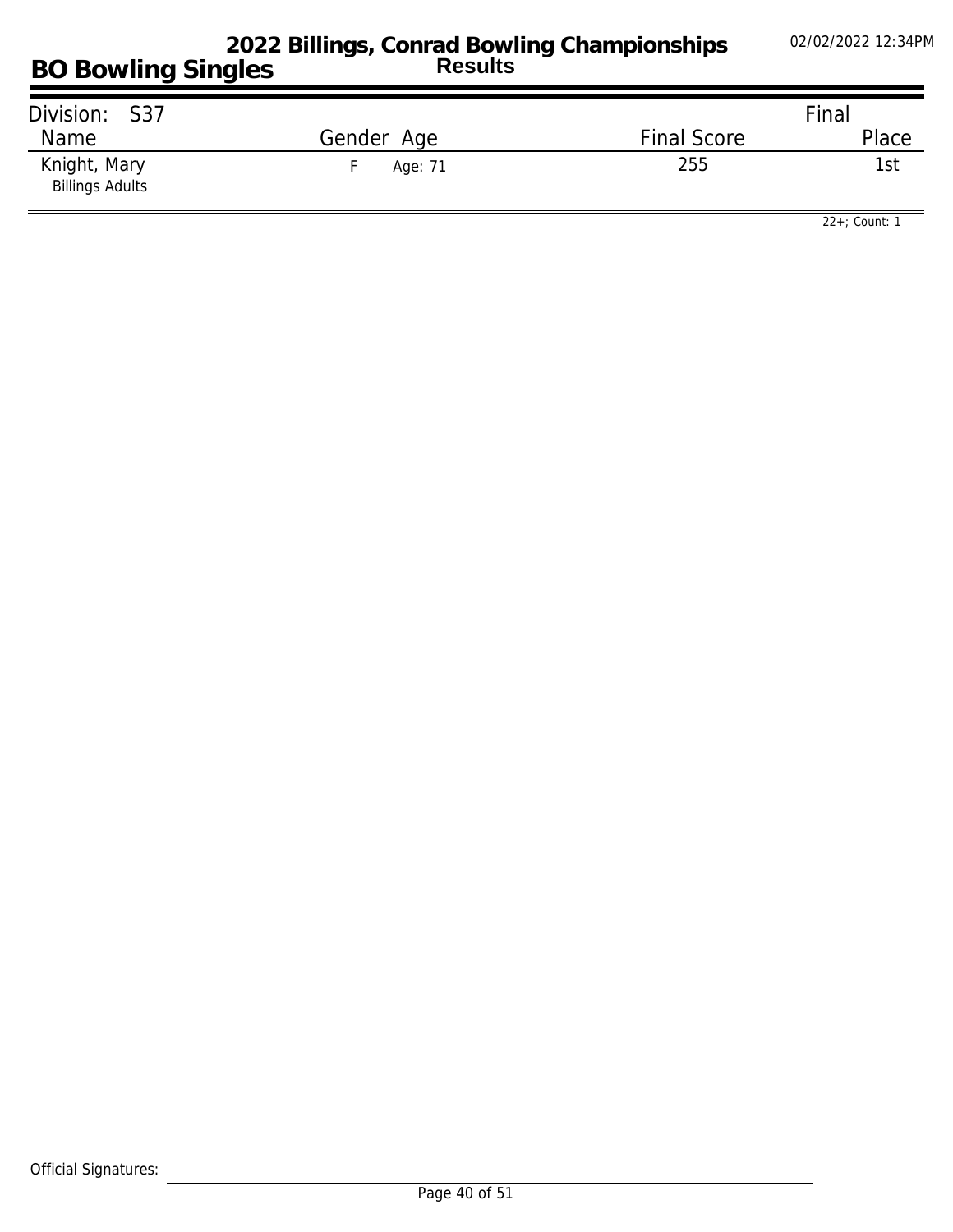| Division: S38                               |            |                    | Final |
|---------------------------------------------|------------|--------------------|-------|
| Name                                        | Gender Age | <b>Final Score</b> | Place |
| Feller, Emily<br><b>Billings Adults</b>     | Age: 23    | 246                | 3rd   |
| Morgan, Sabrina<br>Red Lodge Olympians      | Age: 26    | 304                | 1st   |
| Thompson, Krystin<br><b>Billings Adults</b> | Age: 26    | 270                | 2nd   |

*22+; Count: 3; Previous scores: 246.00-304.00, average: 273.33, 23.6% difference*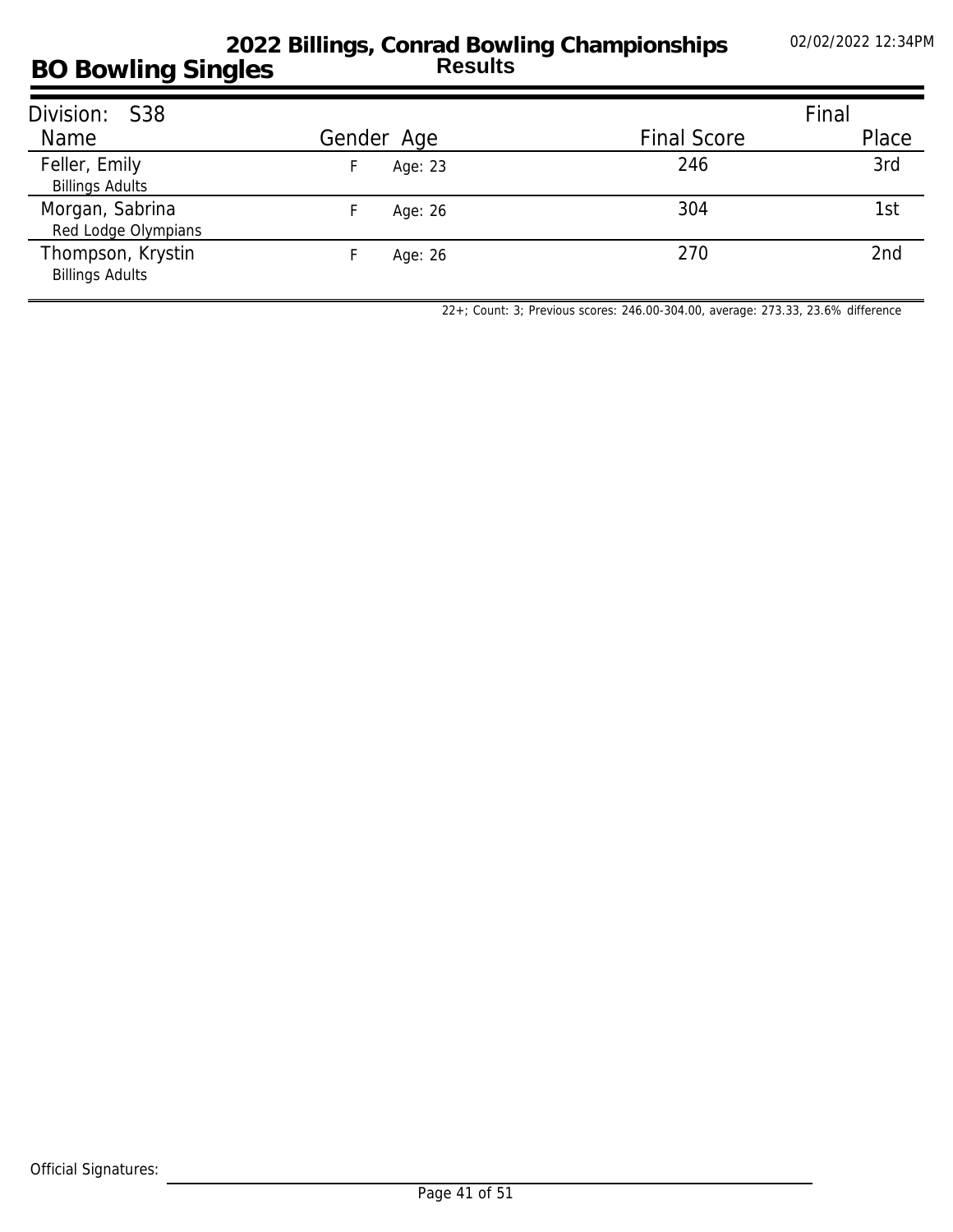#### **BO Bowling Singles 2022 Billings, Conrad Bowling Championships Results**

| Division: S39                                |            |                    | Final           |
|----------------------------------------------|------------|--------------------|-----------------|
| Name                                         | Gender Age | <b>Final Score</b> | Place           |
| Barrigan, Kyriah<br>Billings Public Schools* | Age: 17    | 268                | 1st             |
| Kirsch, Mariah<br><b>Billings Adults</b>     | Age: 22    | 266                | 2 <sub>nd</sub> |

*16-21,22+; Count: 2; Previous scores: 266.00-268.00, average: 267.00, 0.8% difference*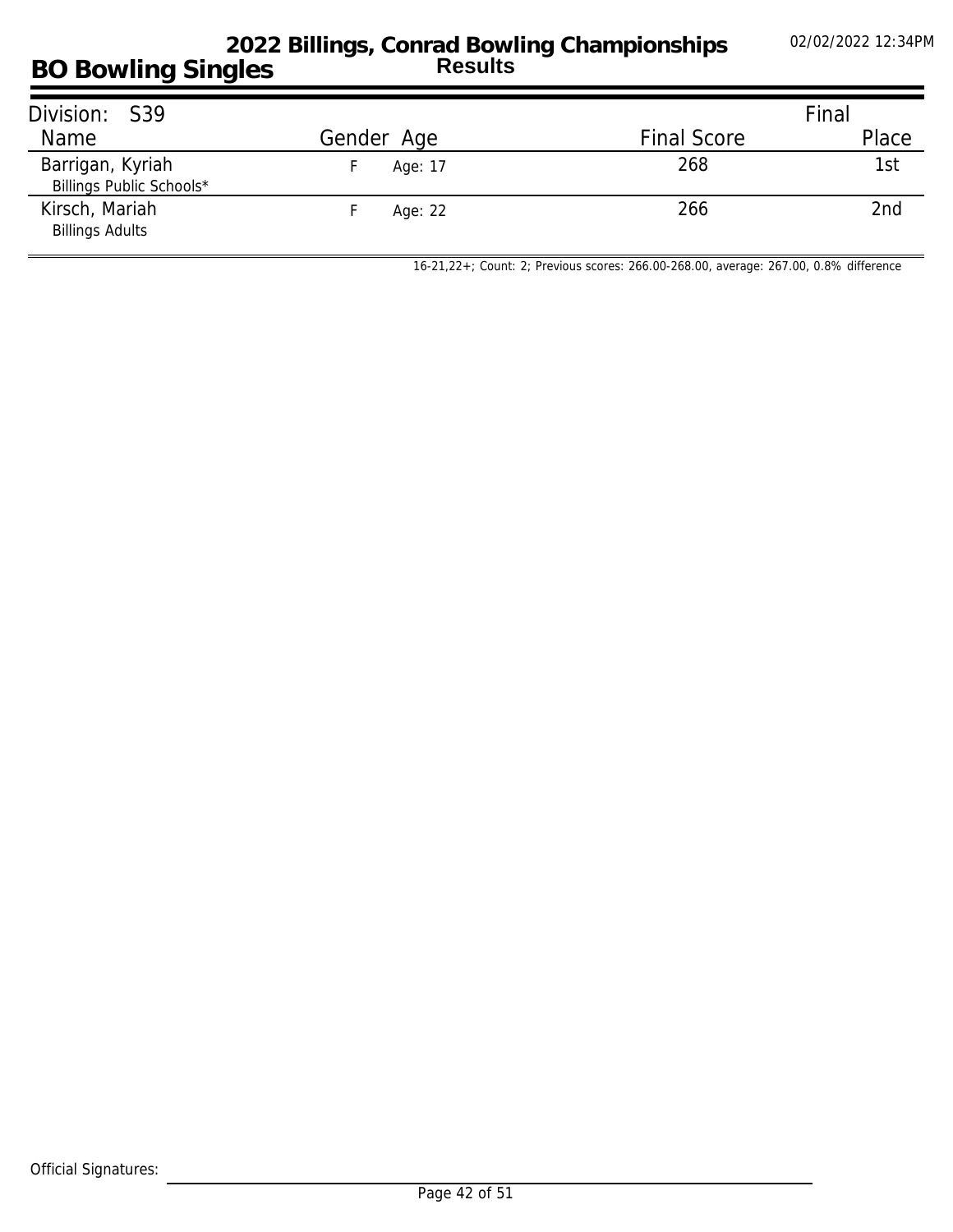### **BO Bowling Singles 2022 Billings, Conrad Bowling Championships Results**

| Division: S40                             |            |                    | Final |
|-------------------------------------------|------------|--------------------|-------|
| Name                                      | Gender Age | <b>Final Score</b> | Place |
| McNaney, Pennie<br><b>Billings Adults</b> | Age: 32    | 258                | 2nd   |
| White, Kayla<br><b>Billings Adults</b>    | Age: 32    | 324                | 1st   |

*22+; Count: 2; Previous scores: 258.00-324.00, average: 291.00, 25.6% difference*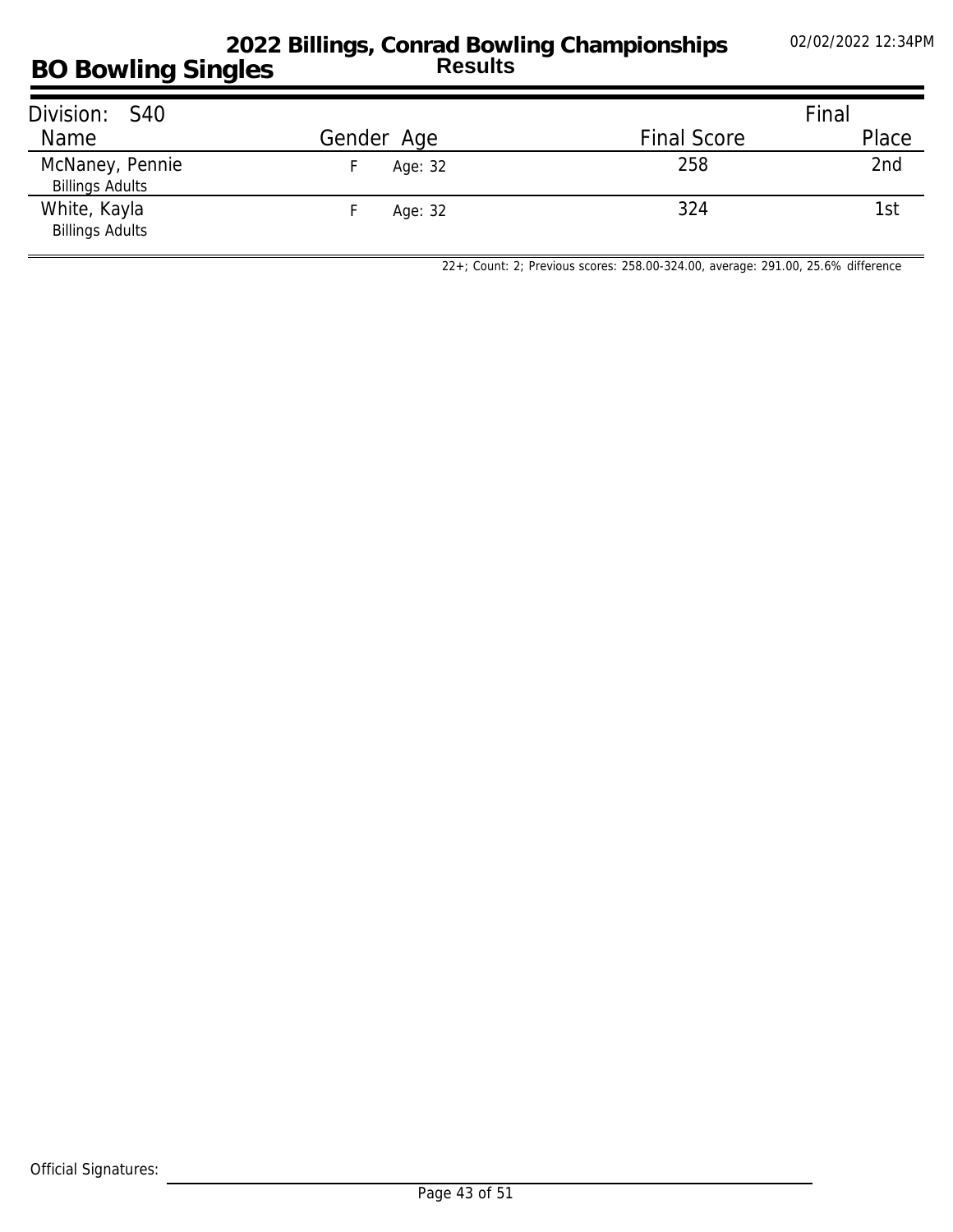## **BO Bowling Singles 2022 Billings, Conrad Bowling Championships Results**

| Division: S41                             |            |                    | Final |
|-------------------------------------------|------------|--------------------|-------|
| Name                                      | Gender Age | <b>Final Score</b> | Place |
| Dvorak, Heather<br><b>Billings Adults</b> | Age: 38    | 250                | 2nd   |
| Olson, Kristi<br><b>Billings Adults</b>   | Age: 51    | 311                | 1st   |

*22+; Count: 2; Previous scores: 250.00-311.00, average: 280.50, 24.4% difference*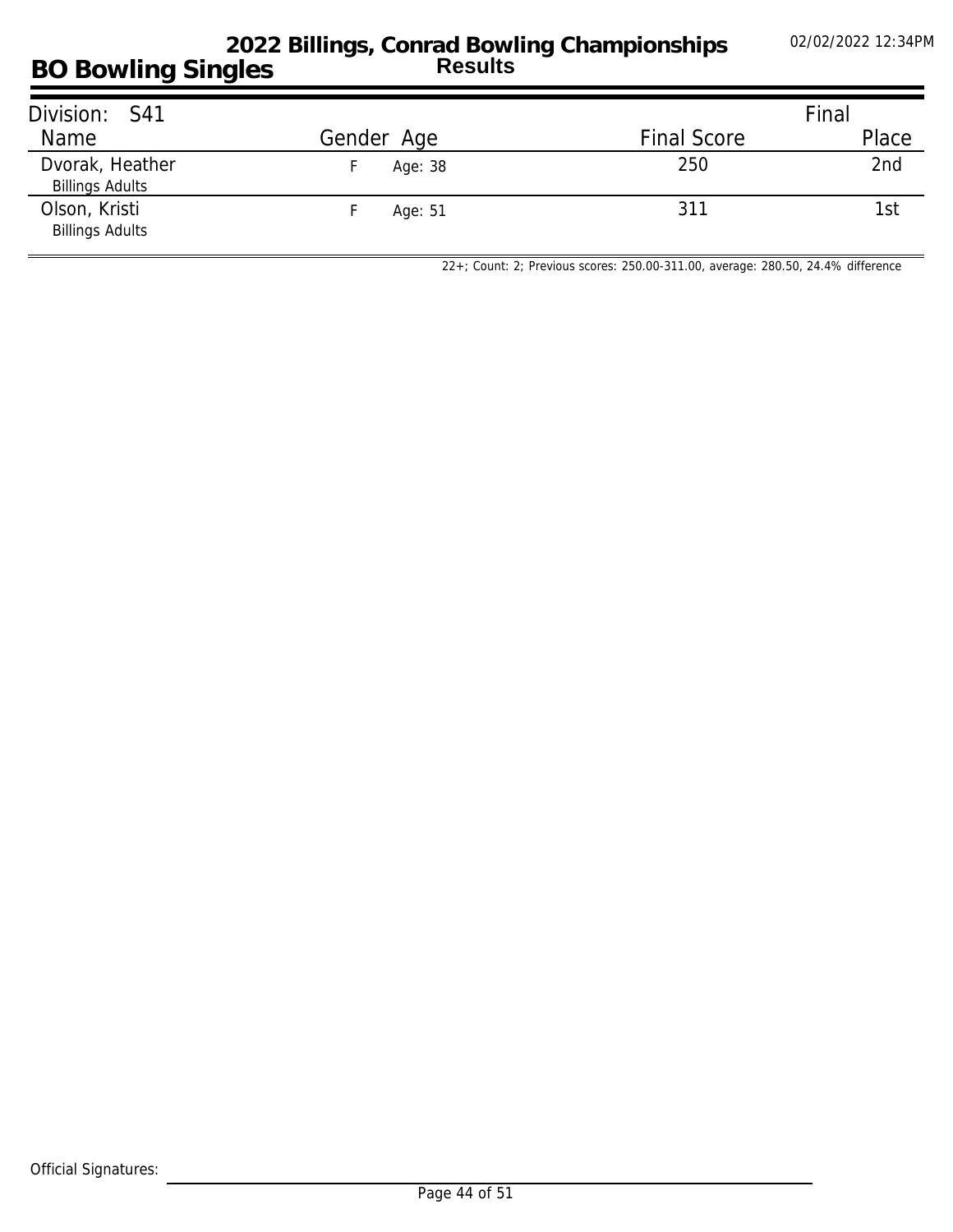| Division: S42                                   |            |                    | Final |
|-------------------------------------------------|------------|--------------------|-------|
| Name                                            | Gender Age | <b>Final Score</b> | Place |
| Christophersen, Kandi<br><b>Billings Adults</b> | Age: 45    | 433                | 1st   |
| Mann, Marcie<br><b>Billings Adults</b>          | Age: 60    | 245                | 3rd   |
| Thomas, Brianna<br><b>Billings Adults</b>       | Age: 31    | 335                | 2nd   |

*22+; Count: 3; Previous scores: 245.00-433.00, average: 337.66, 76.7% difference*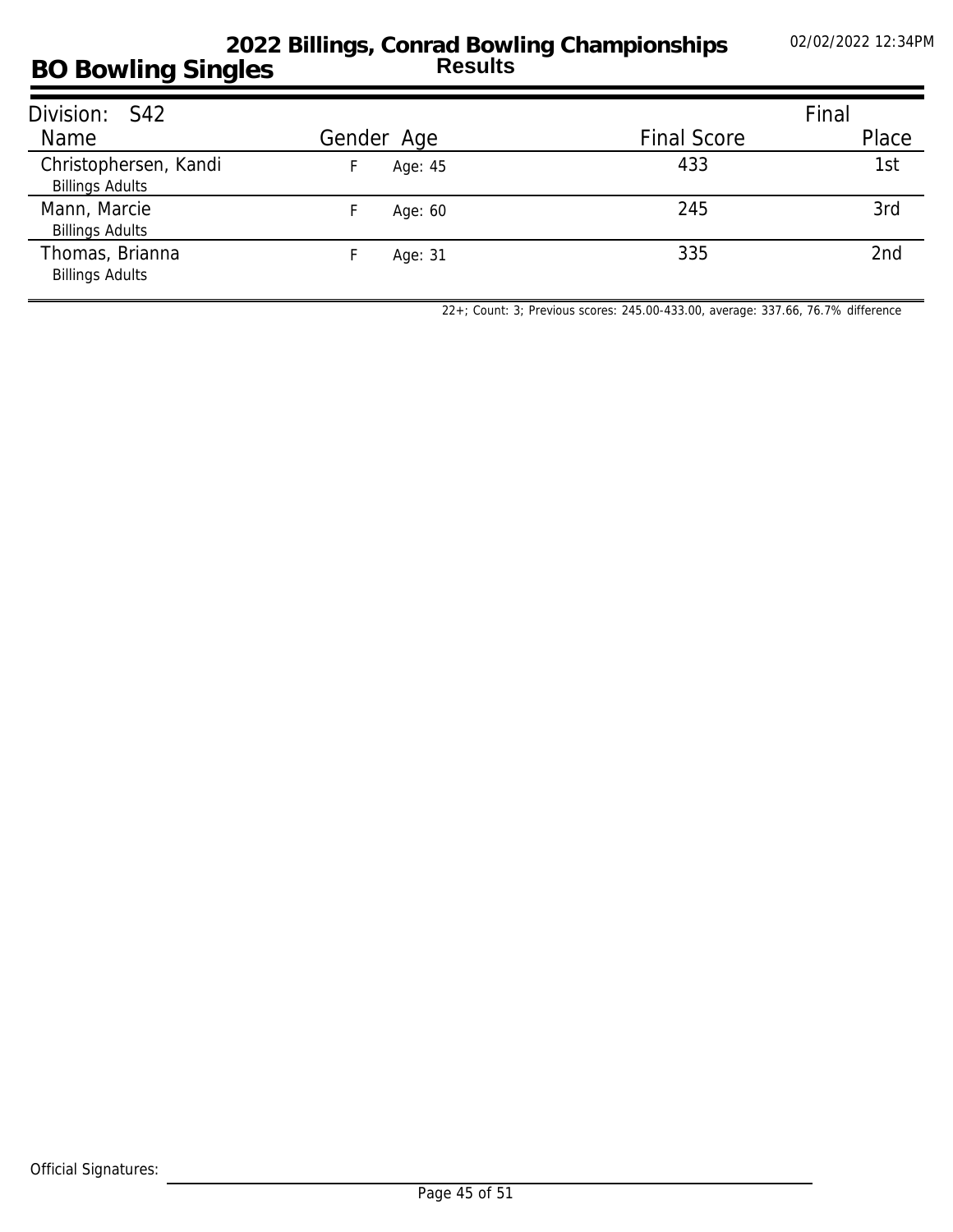#### **BO Bowling Singles 2022 Billings, Conrad Bowling Championships Results**

| Division: S43                               |            |                    | Final           |
|---------------------------------------------|------------|--------------------|-----------------|
| Name                                        | Gender Age | <b>Final Score</b> | Place           |
| Hasler, Jessica<br><b>Billings Adults</b>   | Age: 35    | 304                | 1st             |
| Tweddell, Markita<br><b>Billings Adults</b> | Age: 25    | 283                | 2 <sub>nd</sub> |

*22+; Count: 2; Previous scores: 283.00-304.00, average: 293.50, 7.4% difference*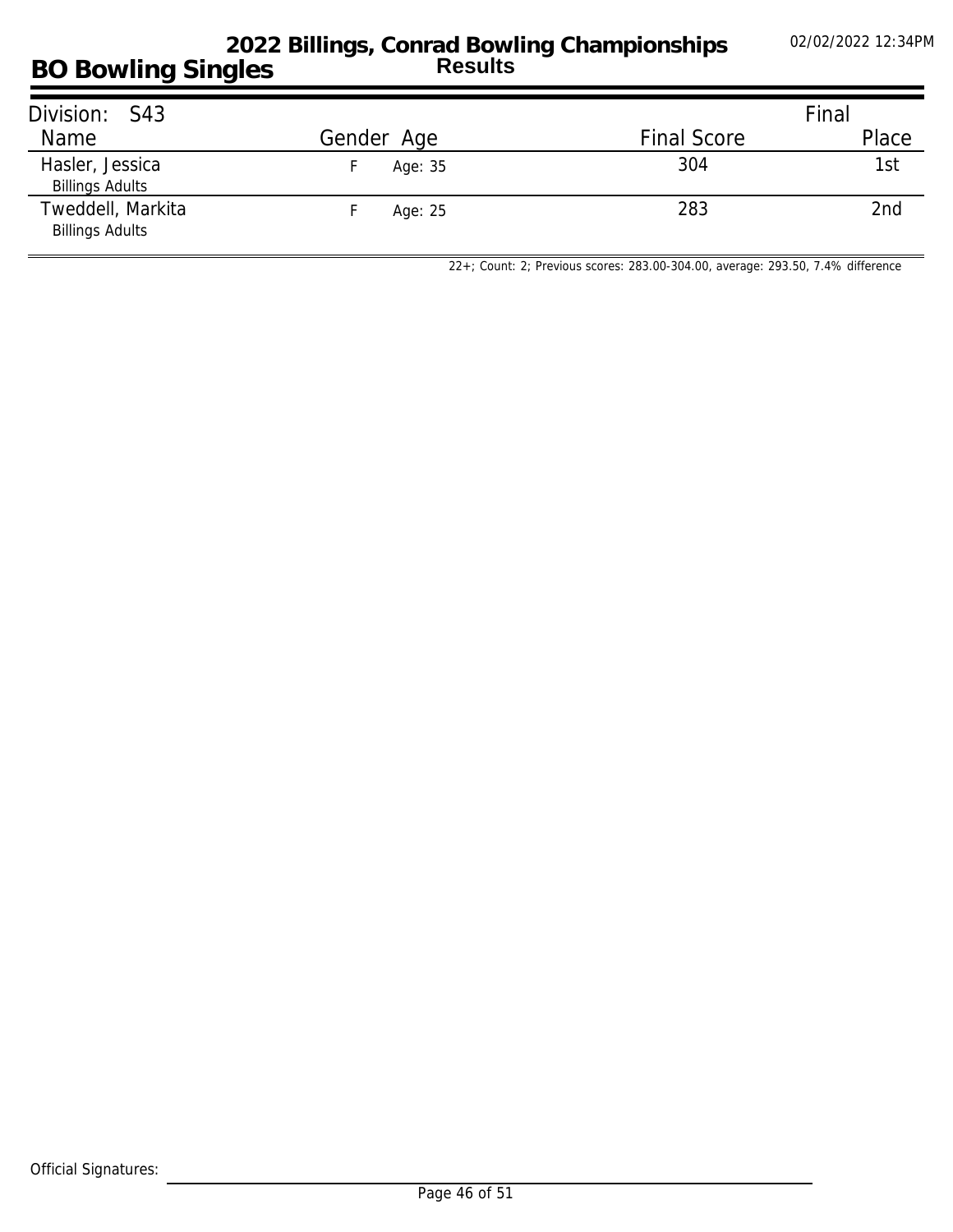| Division: S44                              |               |                    | Final |
|--------------------------------------------|---------------|--------------------|-------|
| Name                                       | Gender Age    | <b>Final Score</b> | Place |
| Peterson, Brandy<br><b>Billings Adults</b> | Age: 46<br>H. | 290                | 3rd   |
| Sheets, Kerrie<br><b>Billings Adults</b>   | Age: 51       | 293                | 2nd   |
| Sickle, Angela<br><b>Billings Adults</b>   | Age: 32       | 305                | 1st   |

*22+; Count: 3; Previous scores: 290.00-305.00, average: 296.00, 5.2% difference*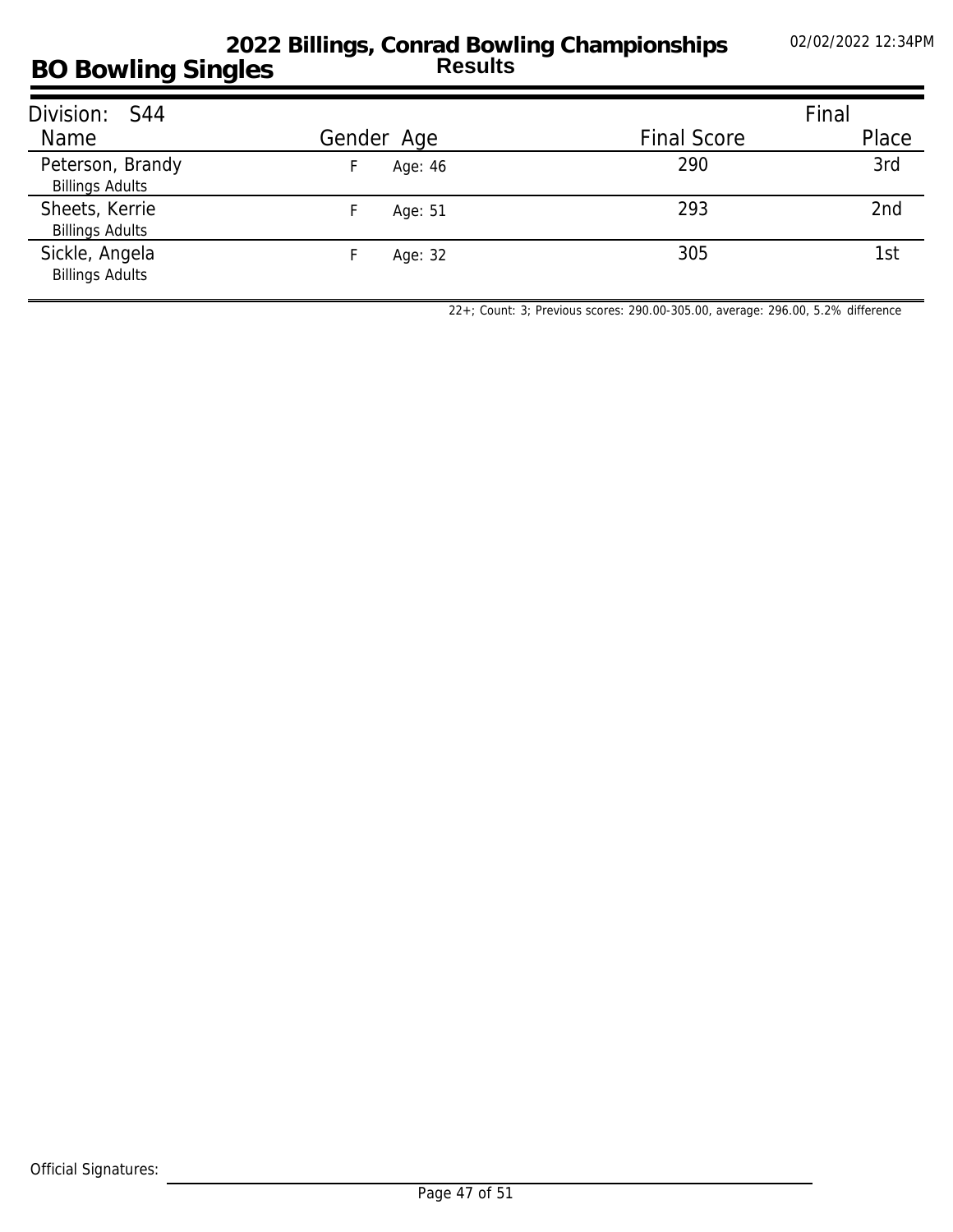| Division: S45                            |            |                    | Final |
|------------------------------------------|------------|--------------------|-------|
| Name                                     | Gender Age | <b>Final Score</b> | Place |
| Rogers, Hannah<br><b>Billings Adults</b> | Age: 27    | 382                | 1st   |

*22+; Count: 1*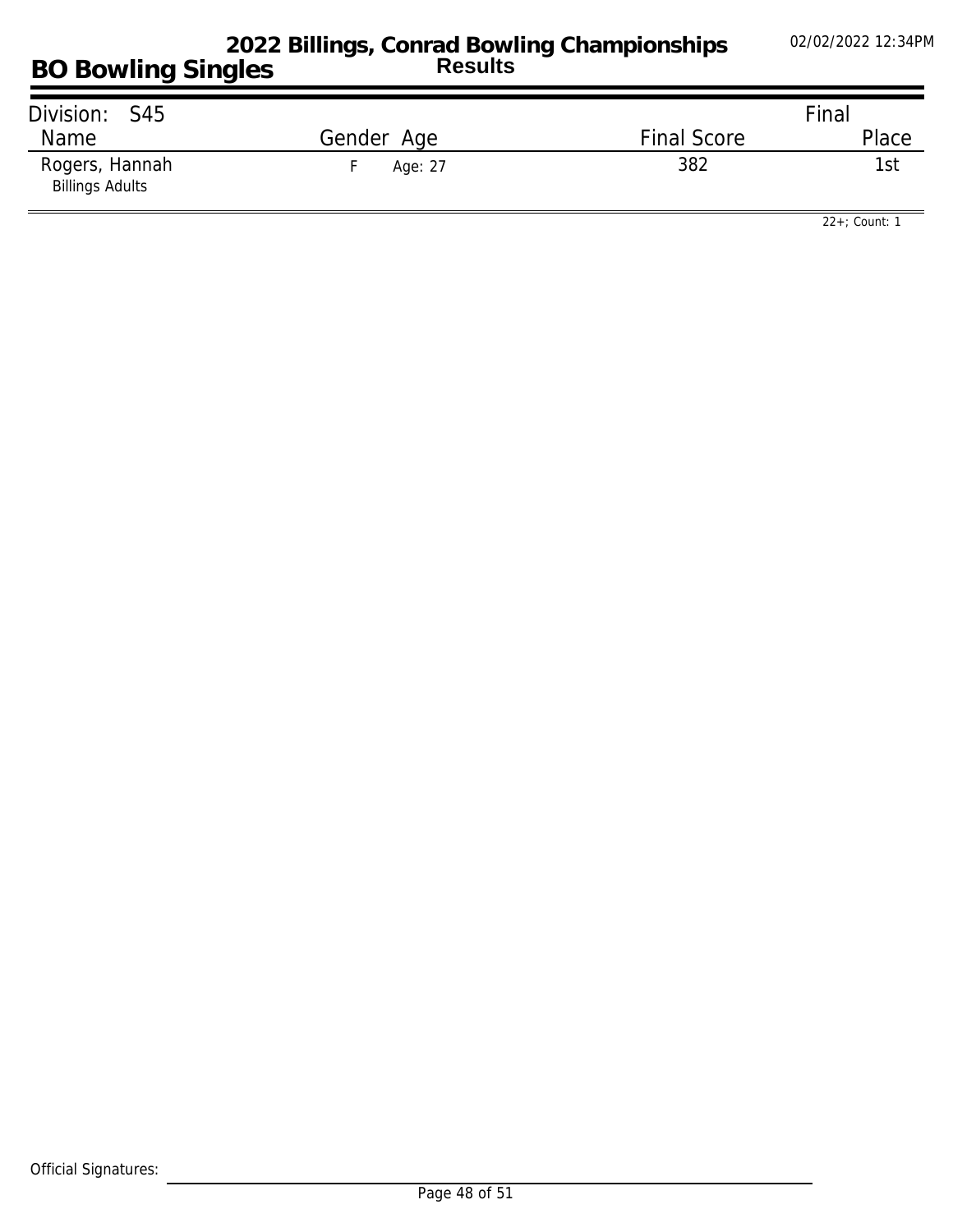### **BO Bowling Singles 2022 Billings, Conrad Bowling Championships Results**

| Division: S46                             |            | Final              |       |
|-------------------------------------------|------------|--------------------|-------|
| Name                                      | Gender Age | <b>Final Score</b> | Place |
| Aiken, Rebecca<br><b>Billings Adults</b>  | Age: 35    | 382                | 1st   |
| Hardy, Michelle<br><b>Billings Adults</b> | Age: 49    | 304                | 2nd   |

*22+; Count: 2; Previous scores: 304.00-382.00, average: 343.00, 25.7% difference*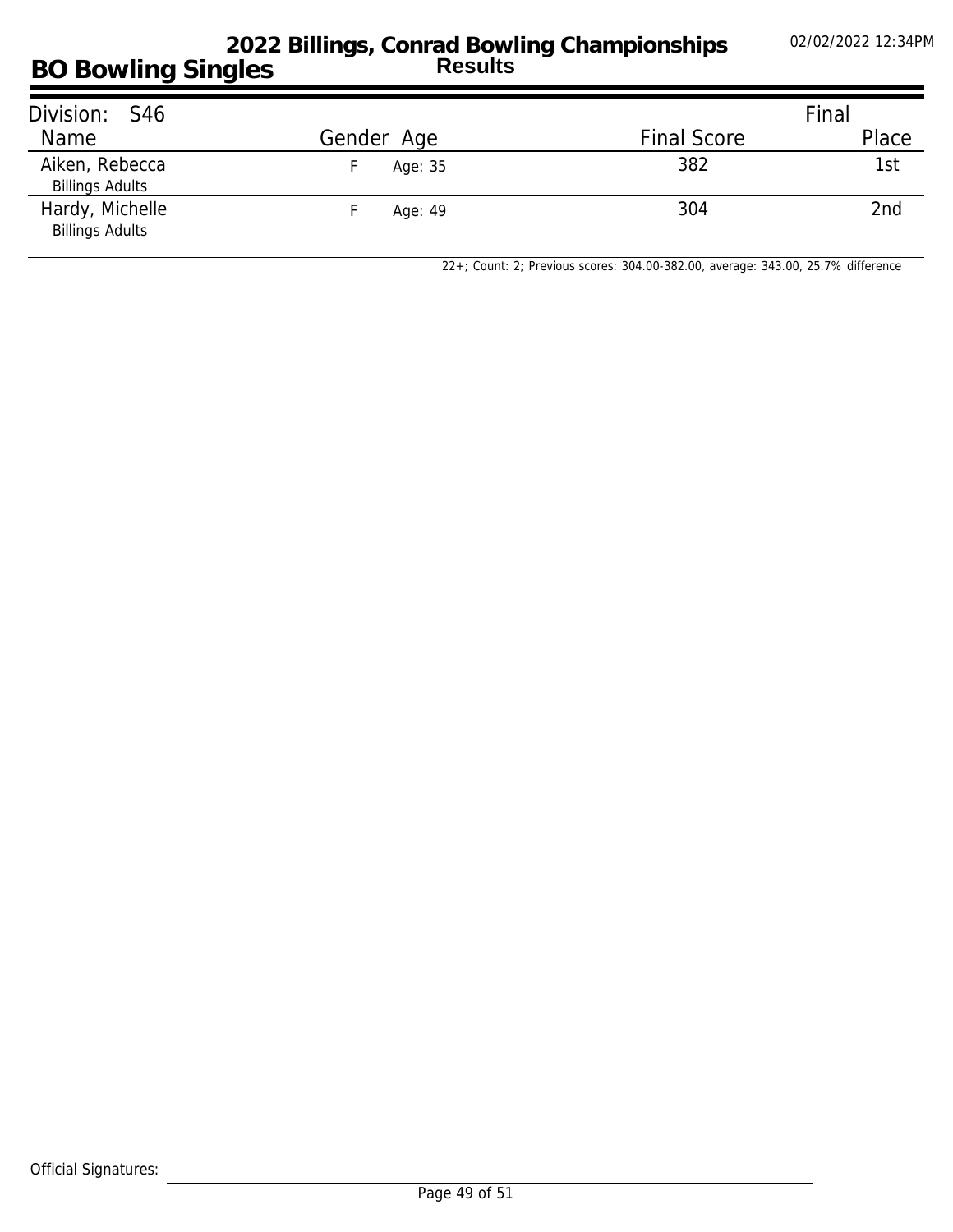| Division: S47                          |              | Final              |       |
|----------------------------------------|--------------|--------------------|-------|
| Name                                   | Gender Age   | <b>Final Score</b> | Place |
| Ortega, Paul<br><b>Billings Adults</b> | Age: 34<br>M | 277                | 1st   |

*22+; Count: 1*